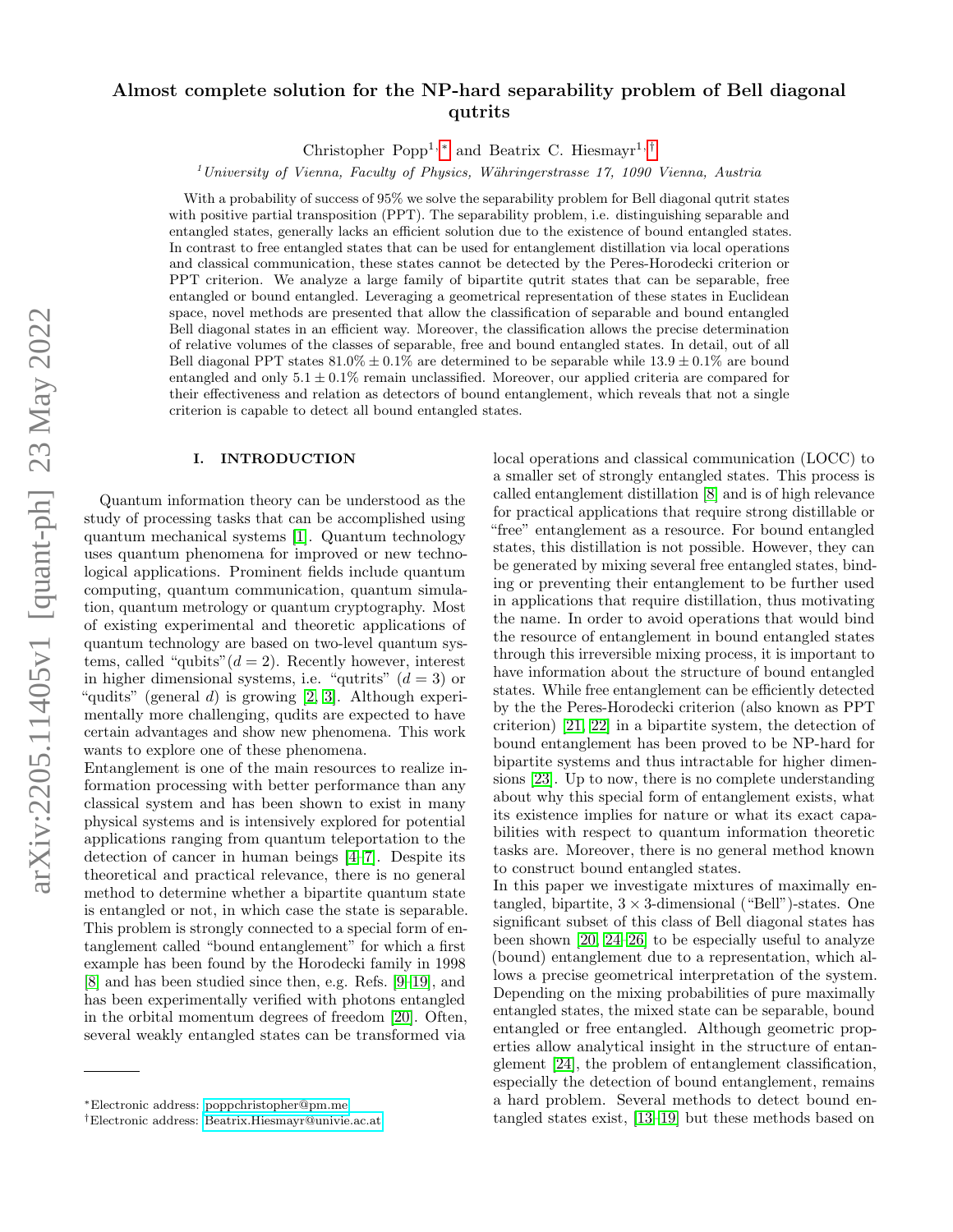specifically constructed non-decomposable entanglement witnesses or other constructions are strongly limited in the number of states they can detect. K. Zyczkowski numerically analyzed [\[27,](#page-11-8) [28\]](#page-11-9) general higher dimensional systems with respect to the separability problem and entanglement classification and determined approximate relative volumes of separable and bound entangled states for different dimensions. Among other results it was shown that the relative volume of separable and bound entangled states decreases exponentially with the dimension of the system. Recently, B. C. Hiesmayr analyzed mixtures of Bell states for  $d = 3$  to determine relative volumes of separable and (bound) entangled states and to detect relevant substructures in the set of bound entangled states [\[29\]](#page-11-10).

This work intends to set up a numeric framework that allows the efficient and precise determination of the entanglement class of Bell diagonal states in general dimension and to apply it to the case  $d = 3$ . An alternative, more precise and efficient way to generate and analyze states in order to estimate the relative volumes of entanglement classes is presented. New methods are developed to efficiently solve the separability problem in the considered system for almost all states. Finally, the methods are compared in their effectiveness for the detection of bound entanglement.

The paper is organized as follows: First, we define the systems to be analyzed and several subsets of relevance for the investigation. Then, a method to efficiently generate states of that system based on random sampling is presented and shown to have significant advantages compared to the methods used in previous related analyses [\[29\]](#page-11-10). We show how symmetries of the system can be numerically generated and leveraged for entanglement classification. We then give a short overview over implemented and used methods for the detection of (bound) entangled and separable states, including a new numerical sufficient criterion for separability. Finally, these methods are applied to the system for  $d = 3$  and some relevant subset, allowing to efficiently determine the entanglement class of 95% of all PPT states.

### II. METHODS

In this paper we analyze mixtures of maximally entangled orthonormal Bell states  $|\Omega_{k,l}\rangle \in \mathcal{H} = \mathcal{H}_1 \otimes \mathcal{H}_2$  for  $k, l = 0, 1, \dots, (d-1)$  in the Hilbert space H of a bipartite system containing two qudits of dimension d. Suppose Alice and Bob share a bipartite maximally entangled state  $|\Omega_{00}\rangle \equiv \frac{1}{\sqrt{2}}$  $\frac{1}{d} \sum_{i=0}^{d-1} |ii\rangle$ . A basis of orthonormal Bell states  $|\Omega_{k,l}\rangle$  can be generated by applying the Weyl operators  $[30]$   $W_{k,l} \equiv \sum_{j=0}^{d-1} w^{j \cdot k} |j \rangle \langle j+l \pmod{d} |, w = e^{\frac{2 \pi i}{d}}, \text{ to}$ one of the subsystems, without loss of generality Alice's qudit:  $|\Omega_{k,l}\rangle \equiv W_{k,l} \otimes \mathbb{1}_d |\Omega_{00}\rangle$ . The density matrices of these pure basis states are then the "Bell projectors"  $P_{kl} \equiv |\Omega_{k,l}\rangle \langle \Omega_{k,l}|.$  Mixtures of these states define the

system of interest  $\mathcal{M}_d$  in this work:

$$
\mathcal{M}_d \equiv \{ \rho = \sum_{k,l=0}^{d-1} c_{k,l} P_{k,l} \mid \sum_{k,l=0}^{d-1} c_{k,l} = 1, c_{k,l} \ge 0 \} \quad (1)
$$

 $\mathcal{M}_d$  has also been named "magic simplex" [\[24](#page-11-5)[–26\]](#page-11-6), referring to the "magic Bell basis" introduced by Wootters and Hill [\[31\]](#page-11-12) and the fact that it can be represented as simplex in real space, identifying the mixing probabilities  $c_{k,l}$  as coordinates with the Bell projectors  $P_{k,l}$  lying at the vertices of the simplex. A special property of this set is that the reduced states, i.e. the partial trace with respect to one of the subsystems, of all states in  $\mathcal{M}_d$  are maximally mixed. They are therefore said to be "locally maximally mixed" states. Note that for  $d > 2$ ,  $\mathcal{M}_d$  does not contain all locally maximally mixed states [\[25\]](#page-11-13).

Depending on the focus of the analysis, several subsets and families of states are of interest and have been discussed in literature [\[26,](#page-11-6) [32\]](#page-11-14). For the entanglement analysis, the following families are especially relevant:

## Enclosure polytope

The enclosure polytope is defined as

$$
\mathcal{E}_d \equiv \{ \rho = \sum_{k,l=0}^{d-1} c_{k,l} P_{k,l} \mid \sum_{k,l=0}^{d-1} c_{k,l} = 1, c_{k,l} \in [0, \frac{1}{d}] \} (2)
$$

It was shown [\[24\]](#page-11-5) that all states that lie outside of the enclosure polytope are necessarily entangled. Since they can be detected by the PPT or Peres-Horodecki criterion, they can be distilled by local operation and classical communication (LOCC), or equivalently, are free and not bound entangled [\[8\]](#page-10-5).

# Kernel polytope

The kernel polytope is another geometric object that allows to determine the entanglement class of a given state represented by its coordinates in  $\mathcal{M}_d$ . It is defined as convex mixture of certain separable states, named "line states"  $\rho_{\alpha}$  [\[24\]](#page-11-5):

$$
\mathcal{K}_d \equiv \{ \rho = \sum_{\alpha} \lambda_{\alpha} \rho_{\alpha} \mid \lambda_{\alpha} \ge 0, \sum_{\alpha} \lambda_{\alpha} = 1 \}
$$
 (3)

The line states  $\rho_{\alpha}$  are related to cyclic subgroups (or more general sublattices in higher dimensions) of the linear ring structure induced by the Weyl operators. As those are separable states, each state in the  $\mathcal{K}_d$  is separable by construction.

### Family A

Family A is defined by a mixture of three Bell states and the maximally mixed state  $\rho_{mm} = \frac{1}{d^2} \sum_{k,l=0}^{d-1} P_{k,l} = \frac{1}{d^2} \sum_{i,j=0}^{d-1} |ij\rangle\langle ij|$  for  $d=3$ . The three Bell states are required to be on a phase space line [\[24\]](#page-11-5), i.e. one Bell state is chosen and the other two are generated by application of one chosen Weyl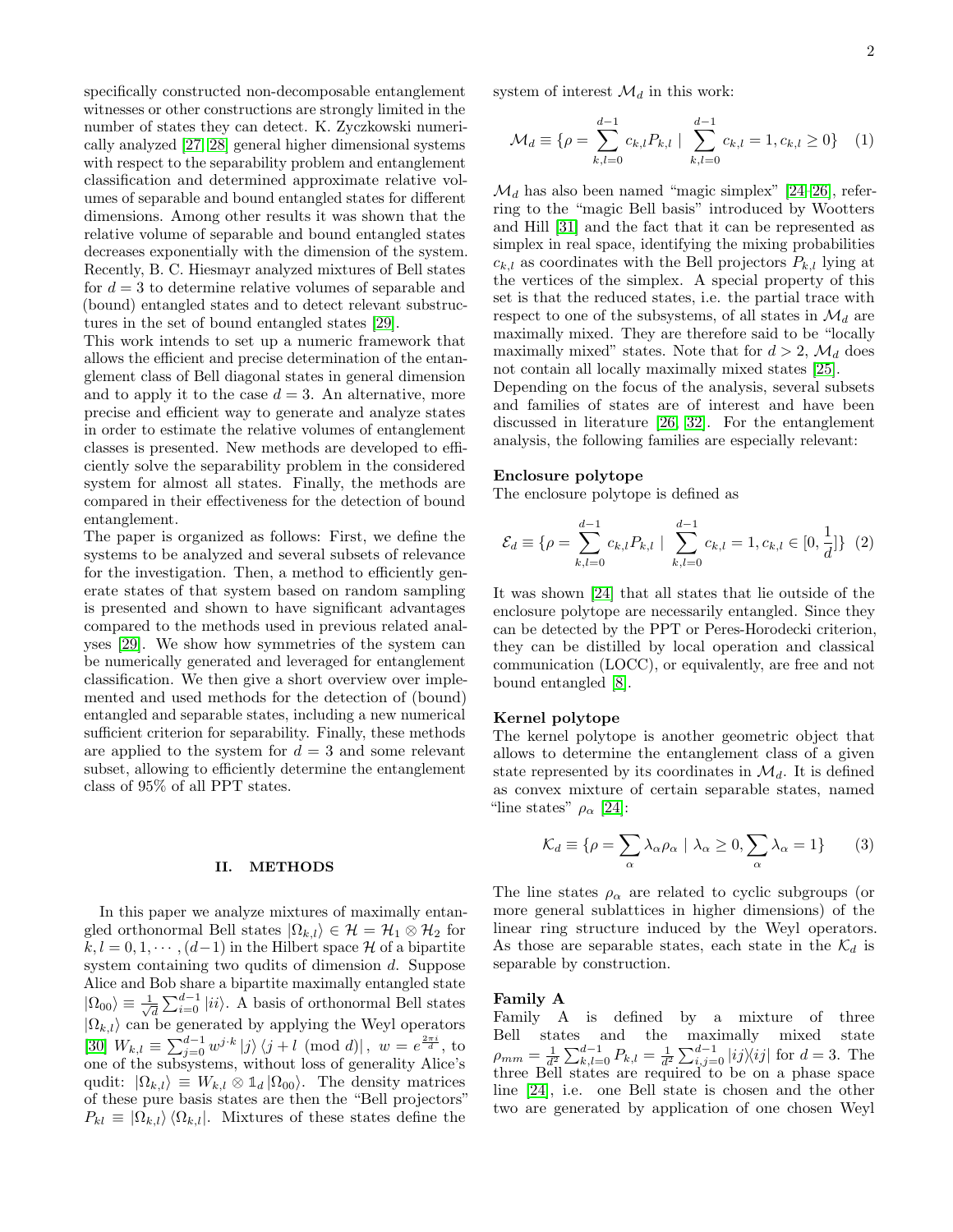transformation. Choosing without loss of generality the Weyl transformation to be  $W_{0,1} \otimes \mathbb{1}_d$ , the states of Family A can explicitly be written as

<span id="page-2-2"></span>
$$
\mathcal{F}_A \equiv \{ \rho_A = \alpha P_{00} + \beta P_{01} + \gamma P_{02} + (1 - \alpha - \beta - \gamma)\rho_{mm} \mid \rho_A \in M_3 \}
$$
\n
$$
(4)
$$

Leveraging the high symmetry of such states, an optimal entanglement witness was found [\[24\]](#page-11-5) and later related to the quasi-pure approximation of the concurrence criterion [\[32\]](#page-11-14). It is therefore possible to determine the entanglement class of all states in this family.

### A. Numerical generation of states

The representation of the system as  $(d^2 - 1)$ dimensional simplex with the  $d^2$  Bell states as vertices and the probabilities as "baryocentric coordinates" allows the efficient geometric representation of states as points in the simplex. In this representation, states for the whole simplex, subsets of finite volume or hyper-planes can be equivalently described and generated as points in  $d^2$ -dimensional Euclidean space. This can be achieved by, e.g., random sampling according to a certain distribution or by some deterministic discretization procedure. In the following, two ways that allow the estimation of relative volumes of separable, bound and free entangled states are shortly described.

# Uniform random sampling of states

The linear, real (sub-)spaces presented above allow uniform sampling of points within and therefore uniformly distributed states can be generated in  $\mathcal{M}_d$ ,  $\mathcal{E}_d$  or  $\mathcal{F}_A$ . Classification of these states allows a probabilistic estimation of relative volumes of the entanglement classes by using the relative number/frequency of classified states as estimator. As the number of required states for a valid estimation only depends of the relative volumes of the classes and not on the dimension, this method of state creation is favorable for volume estimation in higher dimensions. Another advantage of random sampling compared to some deterministic procedure is that the expected relative number of states in a given class only depends on the volume and not on the (unknown) specific geometric shape of the set of states within that class.

Let us demonstrate the validity of this method to estimate the relative volumes of entanglement classes for bipartite qubits (i.e.  $d = 2$ ). In this case, the separability problem can be solved analytically. It has been shown that for  $d = 2$ , all entangled states are free entangled and can be detected with the PPT criterion [\[21,](#page-11-2) [22\]](#page-11-3) and therefore  $\mathcal{M}_2$  contains no bound entanglement. It is also known that the kernel polytope  $\mathcal{K}_2$  contains all separable states and that the relative volumes of both classes in  $\mathcal{M}_2$ are exactly 50%. Figure [1](#page-2-0) shows the relative frequency of separable states for uniform samples in  $\mathcal{M}_2$ . For different sample sizes, the empirical mean and standard deviation

<span id="page-2-0"></span>

FIG. 1: Relative frequencies of separable states in  $M_2$ . For each sample size, 10 sets of randomly generated states are generated. The figure shows the empirical mean and standard deviation for the frequencies of separable states.

<span id="page-2-1"></span>

|                | Sample set $\#$ PPT states |
|----------------|----------------------------|
| $\mathbf{1}$   | 4869                       |
| $\overline{2}$ | 5021                       |
| 3              | 4901                       |
| $\overline{4}$ | 5019                       |
| $\overline{5}$ | 4982                       |
| 6              | 4996                       |
| 7              | 5014                       |
| 8              | 5022                       |
| 9              | 4969                       |
| 10             | 5079                       |

TABLE I: Number of PPT states in sample sets of size 10000

of 10 runs are presented. One observes that the relative frequency converges with growing number of states to the known equal sized relative volumes of 0.5 with increasing precision. Given a random sample of size  $N$ , the number of states within a certain class of relative volume p should be distributed according to the binomial distribution. The expected number of states in that class is then  $N \cdot p$ with standard deviation of  $\sqrt{Np(1-p)}$ . In case of  $\mathcal{M}_2$ , the probability that a generated state is PPT and in this special case also separable is  $p = 0.5$ .

Table [I](#page-2-1) shows ten sample sets containing 10000 states each and the number of PPT states within. The empirical mean is 4987.2 with empirical standard deviation of 61.7. These results are in agreement with the expected mean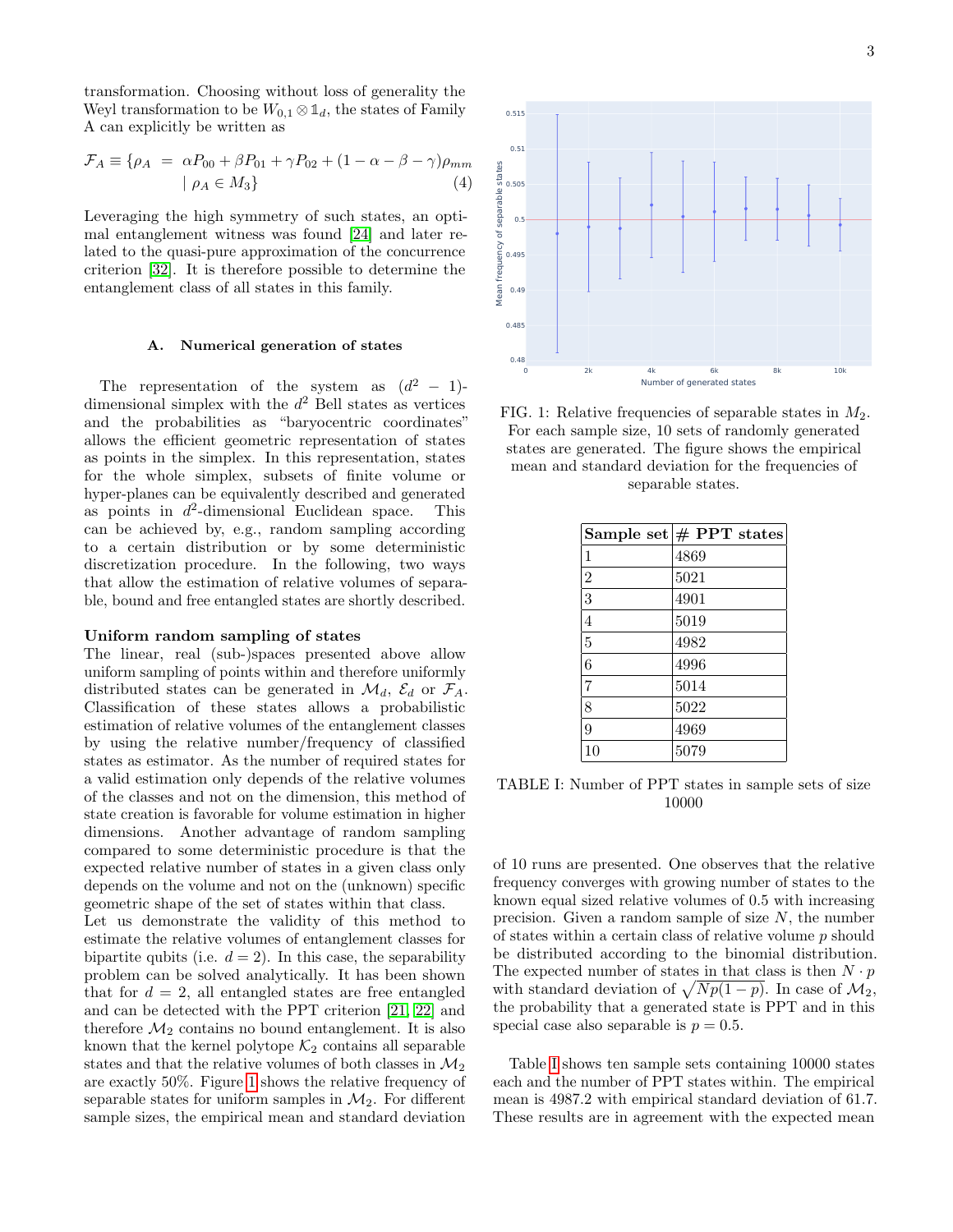of 5000 and standard deviation of 50 according to the binomial distribution. For the exemplary analysis below we use a sample size of 10000 states. The determined empirical values imply that the obtained numbers for the size of relative

## States on an equidistant lattice

One way to discretize the space of interest is using a constant increment in all dimensions. Given  $k \leq (d^2 - 1)$ independent parameters, a certain range  $R$  of values they can assume and a number of steps s to divide the range in, one obtains  $(s+1)^k$  lattice points. Generating states on a fixed lattice offers the advantage that these states have many symmetries, allowing to reduce the number of states to explicitly classify. On the other hand, generating the full lattice is quickly too computationally expensive with growing dimension, due to the exponential dependency of the number of lattice points given a certain number of steps. This makes this discretization computationally inefficient in higher dimensions, because the step size needs to be small enough to capture the entanglement structure. Another disadvantage of this set of states is that they are only approximately uniformly distributed for small increments. One example for that is the overrepresentation of states in certain areas depending on the chosen discretization. As a consequence, classifying the states and counting the relative occurrences as estimator for the relative volumes of the entanglement classes is unbiased only in the limit of large s. Figure [2](#page-4-0) compares the relative frequency of states that are entangled according to the PPT criterion for random samples and states on a fixed lattice. For  $d = 2$ , the frequencies are relative to the whole simplex  $\mathcal{M}_2$ , while for  $d = 3$  the enclosure polytope  $\mathcal{E}_3$  is used. The ranges of the coordinates are divided in a certain amount of steps to generate the states on a lattice. For comparison, an equal number of random states is generated and analyzed. In Figure [2](#page-4-0) (left) one observes that the randomly generated states quickly converge to the known relative volume of 0.5. The lattice states show a strong dependence on the number of steps. While for an even number of steps the relative frequency approaches the volume from below, for odd numbers the convergence is slower and from above. Figure [2](#page-4-0) (right) shows that already for  $d = 3$ , the number of lattice states that can be generated by standard computational means is not high enough to avoid a significant bias compared to the quickly converging randomly generated states.

# B. Generation of symmetry transformations conserving the entanglement property

The phase space structure of  $\mathcal{M}_d$  implies a set of "entanglement-conserving" symmetry transformations related to point transformations and translations in the discrete phase space induced by Weyl operators [\[24,](#page-11-5) [25\]](#page-11-13). They act as permutations of the generating Bell projectors, or equivalently, as permutations of the coordinates in  $\mathcal{M}_d$  and are generated by elementary transformations, i.e. generators of the involved symmetry group. These generators can be identified with translation, momentum inversion, quarter rotation and vertical shear in the induced discrete phase space. It was shown that these symmetries conserve entanglement in  $\mathcal{M}_d$ . A simple argument presented as Lemma [1](#page-12-0) in the Appendix also shows that the entanglement class is conserved, meaning that the classification of free, bound and separable states is not changed by applying any element of this group. The generators and their actions can be represented as specific permutations, allowing to generate all elements by succeeding application of several symmetry transformations. Since the phase space contains a finite number of elements, also the number of permutations is finite. This allows to determine all symmetries generated by the above generators in arbitrary dimension. The number of symmetries that can be generated by those generators grows quickly with the dimension of the subsystems. For  $d = 2$ , 24 such symmetries exist, while for  $d = 3$  already 432 symmetries can be found. Leveraging these symmetries is crucial to the analysis of entanglement in  $\mathcal{M}_d$ , significantly improving the differentiation of bound entangled from separable states.

### C. Sufficient criteria for entanglement

The problem to decide whether a given state is separable or entangled is generally a NP-hard problem [\[23\]](#page-11-4). No general solution by polynomial in time algorithms is known and it is often denoted the "separability problem". Likewise, there is no efficient method to solve the separability problem for the mixtures of maximally entangled states  $\mathcal{M}_d$  in general dimension d. However, several sufficient criteria to detect entanglement are known and can be used for entanglement classification. The most effective ones for states in  $\mathcal{M}_d$  are shortly stated below and enumerated by  $E1, E2, \ldots$ .

## E1: PPT criterion

The "Positive Partial Transpose (PPT)" criterion [\[21\]](#page-11-2), also named "Peres-Horodecki" criterion states that if the partial transpose of a bipartite state has at least one negative eigenvalue (in this case the state is said to be "NPT"), it is entangled. The partial transpose Γ acts on the basis states of a bipartite state as  $(|i\rangle\langle j| \otimes |k\rangle\langle l|)^{\Gamma} \equiv |i\rangle\langle j| \otimes |l\rangle\langle k|$ . It can be calculated efficiently, but for  $d \geq 3$  it is only sufficient, not necessary, for entanglement. In this case, also states that have a positive partial transpose can be entangled. Only entangled NPT-states can be used for entanglement distillation are therefore denoted as free entangled.

## E2: Realignment criterion

The realignment criterion [\[33\]](#page-11-15) is structurally similar to the PPT criterion. The realignment operation  $R$  acts as  $(|i\rangle\langle j| \otimes |k\rangle\langle l|)_R \equiv |i\rangle\langle k| \otimes |j\rangle\langle l|.$  The criterion states that if the sum of singular values of the realigned state  $\sigma_R$  are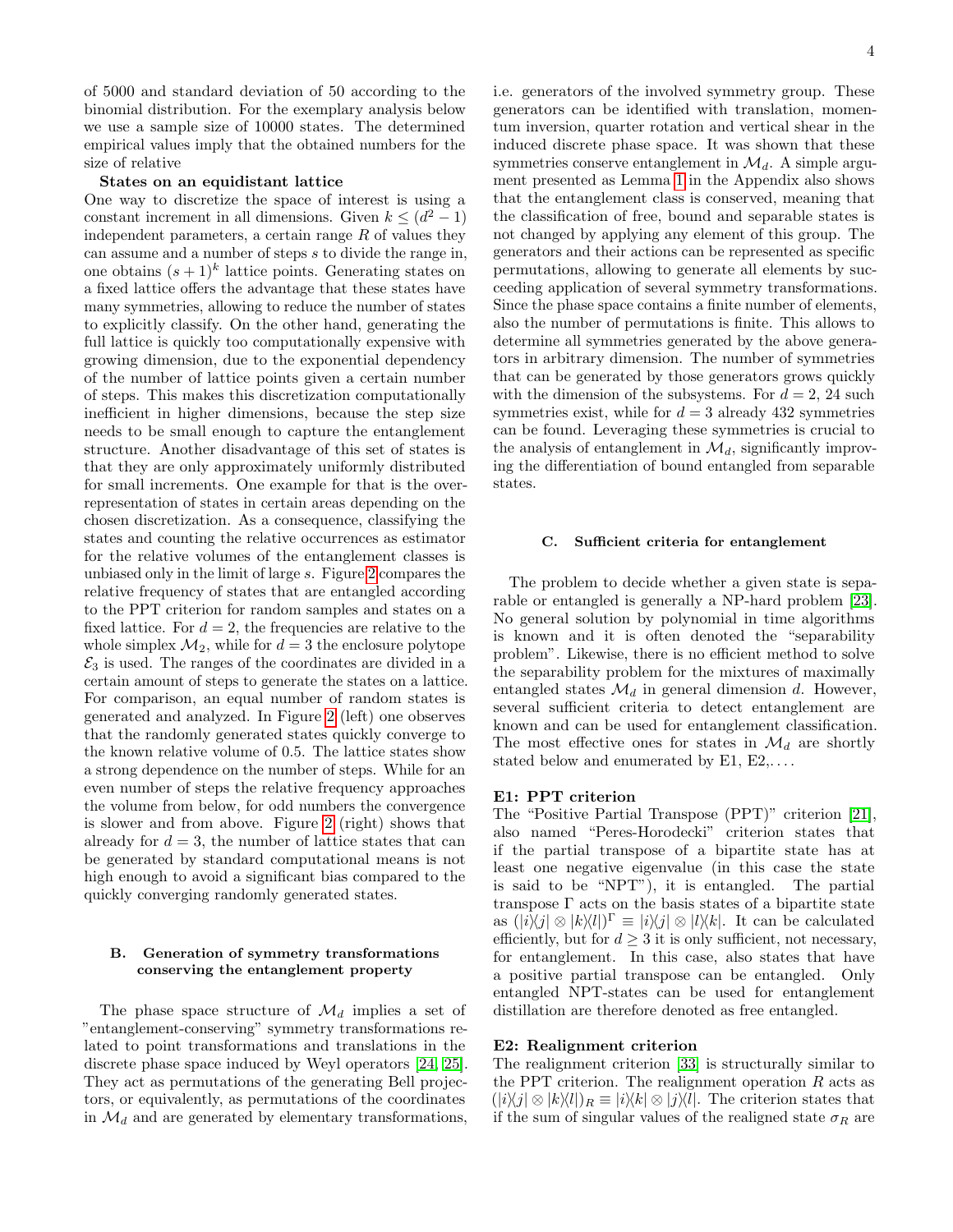<span id="page-4-0"></span>

FIG. 2: Relative frequency of free entangled states generated on a lattice (red) and by random sampling (blue) in dependence of the number of steps for  $\mathcal{M}_2$  for  $d = 2$  (left) and  $\mathcal{E}_3$  for  $d = 3$  (right)

larger than 1, i.e. if  $tr \sqrt{\sigma_R^{\dagger} \sigma_R} > 1$ , then  $\sigma$  is entangled. Like the PPT criterion, it can also be computed efficiently, but is only sufficient for entanglement. It is neither stronger or weaker that the PPT criterion, so it can detect PPT entangled states, but generally does not detect all NPT-states.

### E3: Quasi-pure concurrence criterion

The quasi-pure approximation  $C_{qp}$  of the concurrence [\[34\]](#page-11-16) provides another sufficient entanglement criterion. States for which the concurrence is positive are entangled, but for  $d > 2$  the concurrence allows only

numerical estimates for mixed states. The quasi-pure approximation [\[32\]](#page-11-14) provides an easy to compute lower bound for the concurrence and can therefore be used for entanglement detection. Considering states of  $\mathcal{M}_d$ , an explicit form for the approximation can be derived. A state  $\rho = \sum_{k,l=0}^{d-1} c_{k,l} P_{k,l} \in \mathcal{M}_d$  is entangled according to the quasi-pure concurrence criterion if  $C_{qp}(\rho) = \max(0, S_{nm} - \sum_{(k,l)\neq(n,m)} S_{k,l}) > 0$  where  $(n, m)$  is a multi-index of the coordinate of the largest mixing probability  ${c_{k,l}}$  and  $S_{k,l}$  are explicitly given by [\[32\]](#page-11-14):

$$
S_{k,l} = \sqrt{\frac{d}{2(d-1)}c_{k,l}[(1-\frac{2}{d})c_{n,m}\delta_{k,n}\delta_{l,m} + \frac{1}{d^2}c_{(2n-k)mod d,(2m-l)mod d}]}\tag{5}
$$

### E4: MUB criterion

In a Hilbert space of dimension d, a set of orthonormal bases  $\{B_k\}$  and  $B_k = \{ |i_k \rangle | i = 0, \ldots, (d-1) \}$  is called "mutually unbiased bases (MUB)" if  $\forall k \neq l$ :

$$
|\langle i_k|j_l\rangle|^2 = \frac{1}{d} \quad \forall i, j = 0, \dots, (d-1)
$$
 (6)

Given m MUBs, it was shown [\[20,](#page-11-1) [35\]](#page-11-17) that the sum of all "mutual predictabilities"  $I_m$  is bounded from above for separable states  $\rho_s$ :

ſ

$$
I_m(\rho_s) = \sum_{k=1}^m C_k = \sum_{k=1}^m \sum_{i=0}^{d-1} \langle i_k | \otimes \langle i_k | \rho_s | i_k \rangle \otimes | i_k \rangle \le 1 + \frac{m-1}{d} \tag{7}
$$

At most  $d+1$  MUBs exist [\[36,](#page-11-18) [37\]](#page-11-19) in which case  $I_{d+1}(\rho_s) \leq$ 2 for all separable states  $\rho_s$ . Conversely, if an unclassified state exceeds this upper bound, it is entangled. In order to detect bound entanglement in  $d = 3$ , the  $C_k$  can be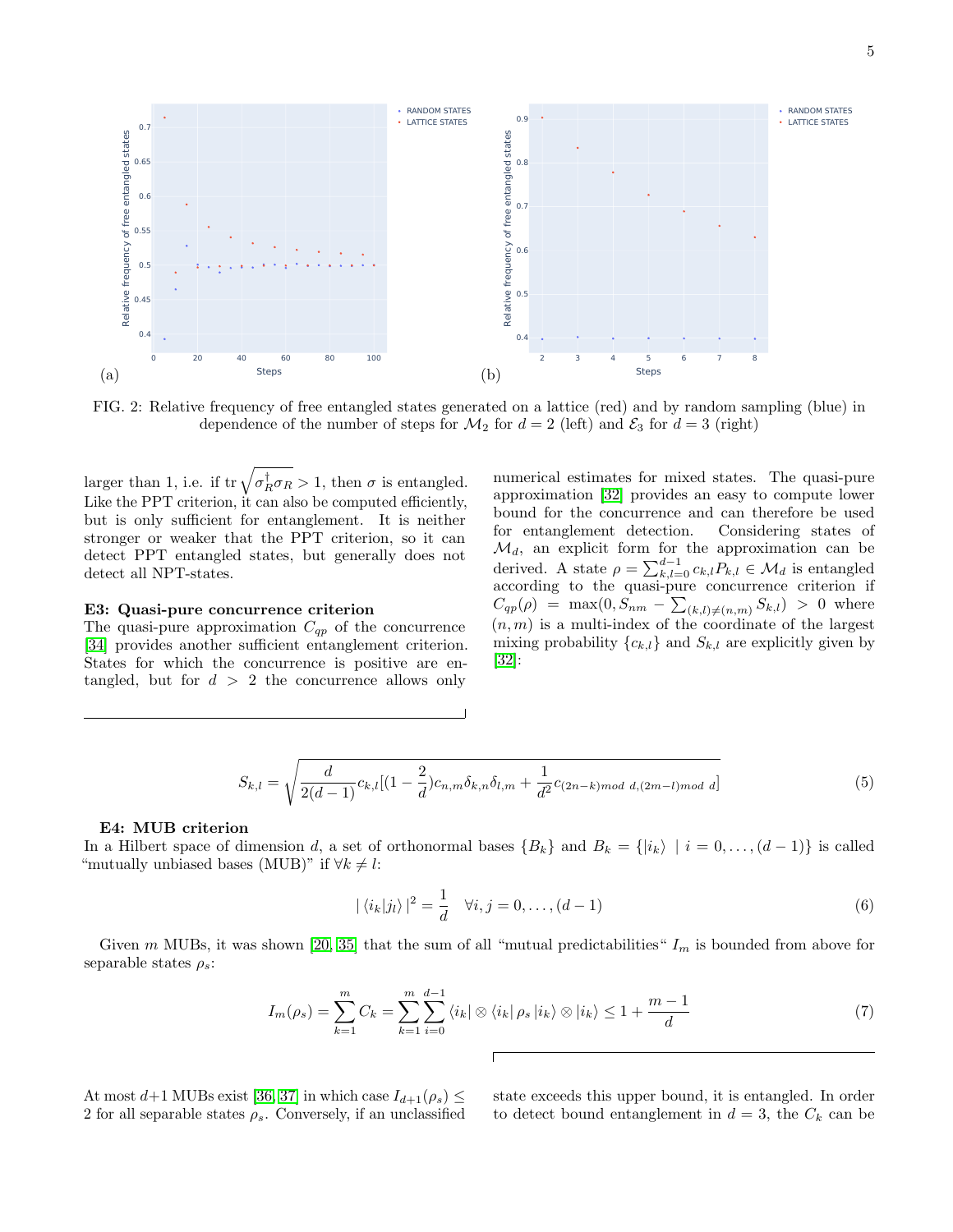modified to the following form:

 $i=0$ 

$$
C_1 = \sum_{i=0}^{2} \langle i_1 | \otimes \langle (i_1 + 2 \pmod{3})^* |
$$

$$
\rho_s | i_1 \rangle \otimes | i_1 + 2 \pmod{3}^* \rangle,
$$

$$
C_k = \sum_{i=1}^{2} \langle i_k | \otimes \langle i_k^* | \rho_s | i_k \rangle \otimes | i_k^* \rangle, \ k = 2, 3, 4 \tag{8}
$$

Here,  $i_k^*$  denotes the complex conjugate vector element. In this form, like the realignment and quasi-pure concurrence criteria, the MUB criterion allows the detection of PPT entangled states, which was also experimentally demonstrated for entangled photons [\[20\]](#page-11-1).

# E5: Numerically generated entanglement witnesses

Leveraging the fact that separable states form a convex set, entanglement witnesses [\[38\]](#page-11-20) ("EWs") are an important tool to detect entangled states. An EW W is an observable which implies an upper bound  $U$  and, as recently shown [\[39\]](#page-11-21), also a lower, mostly nontrivial, bound  $L$  ( $U, L \in \mathbb{R}$ ), for separable states  $\rho_s$ :

$$
L \le \text{tr}[\rho_s W] \le U \tag{9}
$$

If a state  $\rho$  suffices  $tr[\rho W] \notin [L, U]$  for some W, then it is entangled and said to be "detected by  $W$ ". Originally EWs were introduced considering the upper bound  $U = 0$  only. It has been shown [\[24\]](#page-11-5) that for each entangled state  $\rho \in \mathcal{M}_d$  there exists an EW  $W_\rho$  such that  $W_{\rho}$  detects  $\rho$ . In this sense, EWs are universal, because each entangled state can be detected by an, unfortunately generally unknown, EW. If  $\rho \in \mathcal{M}_d$ , it suffices to consider EWs of the form  $W = \sum_{k,l=0}^{d-1} \kappa_{k,l} P_{k,l}$ with  $\kappa_{k,l} \in [-1,1]$  to detect all entangled states [\[24\]](#page-11-5). In this case  $\rho = \sum_{k,l=0}^{d-1} c_{k,l} P_{k,l} \in \mathcal{M}_d$  and we have  $\text{tr}[\rho W] = \sum_{k,l=0}^{d-1} c_{k,l} \kappa_{k,l} \equiv c \cdot \kappa$  where the dot indicates the standard scalar product of the  $d^2$ -dimensional vectors c and  $\kappa$  collecting the coefficients  $c_{k,l}$  and  $\kappa_{k,l}$ . Thus, in the geometric representation of  $\mathcal{M}_d$ , any EW defines two  $(d^2 - 1)$ -dimensional hyper-planes via  $c_L \cdot \kappa = L$  and  $c_U \cdot \kappa = U$  and corresponding halfspaces. Any state that is represented by a point outside of the intersection of these halfspaces is detected as entangled. The difficulty of using EWs lies of course in determining the bounds L and U for the set of separable states. An efficient parameterization of unitaries [\[40\]](#page-11-22) is used to numerically determine the bounds for our case (see Appendix 2 for more details).

## D. Sufficient criteria for separability

Since the presented criteria for entanglement are only sufficient and generally not necessary, it is highly desirable to develop methods to directly classify separable states in as well. Few analytical sufficient criteria for separability exist, but the geometric characterization and properties of  $\mathcal{M}_d$  allow the development of an effective procedure to identify states of  $SEP \cap \mathcal{M}_d$ . Here we present a new method based on the extension of the convex hull of known separable states (S1) and a criterion with close relation to the states of  $\mathcal{M}_d$  (S2).

## S1: Extended kernel criterion

Given a finite set of known separable states and their representation in  $\mathcal{M}_d$ , a convex polytope can be constructed by building the convex hull of those vertices. All states of  $\mathcal{M}_d$  with coordinates within this polytope are separable as well. The problem to decide whether a given Bell diagonal state is a convex combination of known existing separable states is then equivalent to the standard problem of linear programming to decide whether a given point lies within a convex polytope. Several numerical implementations to solve that problem exist, e.g. Ref.[\[41\]](#page-11-23), which was used for this work. Obviously, in order to check an unknown state  $\rho \in \mathcal{M}_d$  for separability, a set of known separable states as vertices to build the convex hull are required. Since the effectivity of the check depends on the volume of the spanned polytope, it is advantageous to use vertices that cover uniformly distributed spatial angles and are as close to the boundary of the convex set of separable states as possible. The line states  $\rho_{\alpha}$  that build the kernel polytope  $\mathcal{K}_d$  meet those requirements, as they are known to be on the surface of SEP [\[24\]](#page-11-5). However, more separable states/vertices are needed to cover approximately all separable states in  $\mathcal{M}_d$ . For the results presented in this work, additional separable states were generated and multiplied by using the entanglement-class-conserving symmetries to generate more vertices to extend the separable kernel.

# S2: Weyl/Spin representation criterion

The Weyl operators  $W_{k,l}$  satisfy useful relations to simplify required calculations for states of  $\mathcal{M}_d$ . Two of those are:

$$
W_{k_1,k_2}W_{l_1,l_2} = w^{k_2 l_1}W_{k_1+l_1,k_2+l_2} \tag{10}
$$

$$
W_{k_1,k_2}^{\dagger} = w^{k_1 k_2} W_{-k_1,-k_2} = W_{k_1,k_2}^{-1} \tag{11}
$$

It follows that the Weyl operators form an orthogonal family of unitary matrices with respect to the trace norm  $(A.|B) \equiv \text{tr}[A^{\dagger}B]$  and as such is a basis for the space of  $d \times d$  matrices. Any density matrix  $\sigma$  can then be represented as  $\sigma = \frac{1}{d} \sum_{k,l=0}^{d-1} s_{k,l} W_{k,l}$ . The coefficients of this Weyl representations are  $s_{k,l} = \text{tr}\left[W_{k,l}^{\dagger}\sigma\right]$ . Accordingly,  $W_{\mu,\nu} \equiv W_{\mu_1,\nu_1} \otimes W_{\mu_2,\nu_2}$  can be used to represent a bipartite state  $\rho$  with coefficients  $s_{\mu,\nu}$ . A sufficient criterion for separability was derived [\[42\]](#page-12-1) that is named "Weyl" or "Spin representation criterion" here: If  $\sum_{\mu,\nu} |s_{\mu,\nu}| \leq 2$ , where  $|s_{\mu,\nu}|$  are the coefficients of the Weyl representation of the bipartite state  $\rho$ , then  $\rho$  is separable.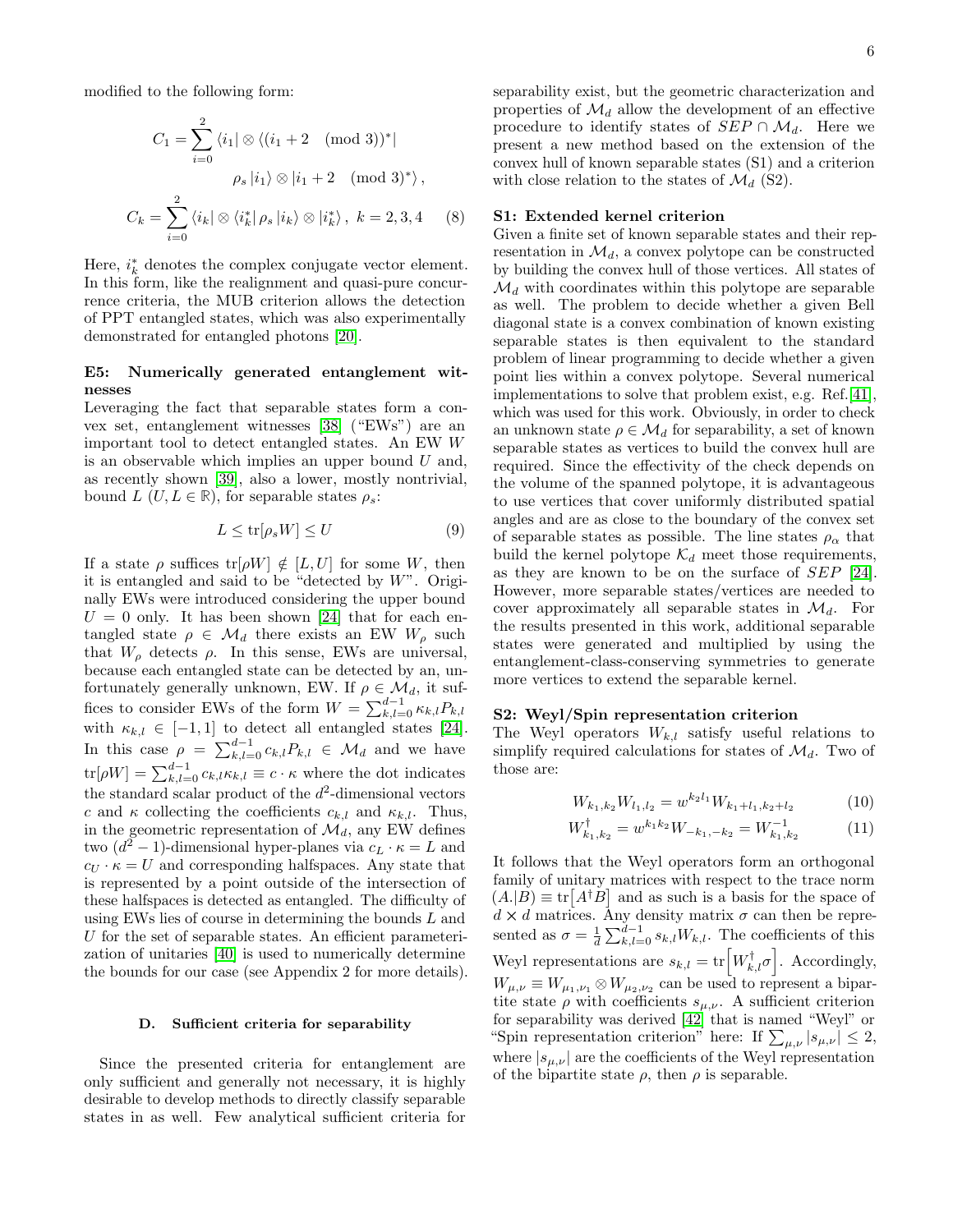### E. Symmetry analysis

Leveraging the rich symmetries of  $\mathcal{M}_d$  is another crucial factor to detect both entanglement or separability with the presented methods. Using Lemma [1](#page-12-0) about the conservation of the entanglement classes and the generation of all elements of this symmetry group greatly improves the detection capabilities of available detectors. Given an unknown state, all symmetric states can generated as by applying the according transformation for all generated symmetries. This set is then analyzed with respect to the available criteria. If entanglement class is determined for one state, Lemma [1](#page-12-0) ensures that all states of the set of symmetric states are known to be of the same class as well.

### III. RESULTS

We determine the share of separable, bound and free entangled states with high accuracy using the methods presented above. After summarizing arguments for the generation of states via random sampling, two exemplary analyses are presented. First, states of the subset  $\mathcal{F}_A$ are analyzed before the main results of the entanglement classification for the enclosure polytope  $\mathcal{E}_3$  for the  $d=3$ are presented. The analysis of  $\mathcal{F}_A$  serves as validation and comparison of applied methods, because here the borders between separable, bound entangled and free entangled states are analytically known [\[25,](#page-11-13) [32\]](#page-11-14). Since we know that all states outside of the enclosure polytope  $\mathcal{E}_d$  are free entangled, the analysis of  $\mathcal{E}_3$  suffices to know the entanglement classification of the whole simplex  $\mathcal{M}_3$ . Entanglement and separability criteria are compared for their effectiveness and their relations are discussed. The states are classified according to the labels "SEP" (separable states), "BOUND" (bound/PPT entangled states), "FREE" (free/NPT entangled states) and "PPT-UNKNOWN" (PPT states that could not be shown to be separable or bound entangled). For that purpose, more than 16, 000 entanglement witnesses have been generated numerically. Additionally, the kernel of separable states has been extended by new separable states leveraging the generated symmetries to generate new vertex states for the convex hull. The symmetries have also been used for all methods to further increase the detection capabilities (see section "Symmetry analysis" above).

### A. Generation of states

The generation of uniformly distributed random states offers significant advantages compared to states on a fixed lattice for estimating the relative volumes of entanglement classes in subsets of  $\mathcal{M}_d$ .

First, the relative frequencies of states in a certain class provides an unbiased estimator for the relative volume of that class if the states are randomly sampled but not if they are generated on a lattice with fixed increment. As shown in Figure [2](#page-4-0) (right), the relative frequencies of randomly generated states converge quickly with increasing sample size, while the convergence of lattice states is slower for  $d = 3$  so that a significant bias remains for a number of states of the same magnitude.

Second, the expected relative frequencies of random states only depend on the relative volume of the classes and not on their specific geometric shape. A fixed lattice, however, may not distribute its states equally between the classes (according to their volume) as can be observed in Figure [2](#page-4-0) (left). For  $d = 2$ , the relative frequencies depend strongly on the increment of the lattice and show different convergence rates and directions for even and odd number of lattice points in each dimension of  $\mathcal{M}_2$ . Since the geometric shape of entanglement classes in  $\mathcal{M}_d$ is generally unknown for  $d \geq 3$ , it is not possible to make quantitative statements about the estimation and its error. Here, the uniform generation of random states is advantageous as well, since the probability of finding a random state to be in a given entanglement class is equal to its relative volume. The expected number of states in that class and the standard deviation thereof is then given by the binomial distribution, which was demonstrated for  $d = 2$  in Table [I.](#page-2-1) Even if the exact size of the classes (and therefore the distribution) is not known a priori, the obtained estimations can be used to approximate the expected deviation of the true volume and the estimation. Finally, the validity of this method allows the extension for higher dimensions. While already for  $d = 3$  it is not possible to generate enough states based on a lattice to estimate the relative volumes correctly, the problem will be even larger for  $d > 3$  due to the exponential growth of the Hilbert space. For randomly generated states, however, the estimation and its variance depend only on the size of the classes and not on the dimension. This implies that the sample size does not need to be increased for an estimation of the same quality in higher dimensions.

### B. Entanglement classification for  $\mathcal{F}_A$

To analyze Family A, the parameters  $\alpha, \beta, \gamma$  of equation [\(4\)](#page-2-2) are uniformly sampled within the range  $[-1, 1]$  and the corresponding states are checked for positivity. This way, 10,000 uniformly distributed states of  $\mathcal{F}_A$  are generated and analyzed.

Figure [3](#page-7-0) shows that more than 99.5% of the states could be classified. The majority of states in  $\mathcal{F}_A$  are free entangled (81.7%), 17.7% are separable and only 0.1% of all states are found to be bound entangled. For the remaining 0.5%, the states are known to have a positive partial transpose, but none of the criteria detected separability or bound entanglement.

As mentioned above, the criterion  $E3$  was shown to be optimal for this family. This is also reflected in our results in table [II,](#page-8-0) showing that only E3 detects bound entangled states. It can therefore be concluded, that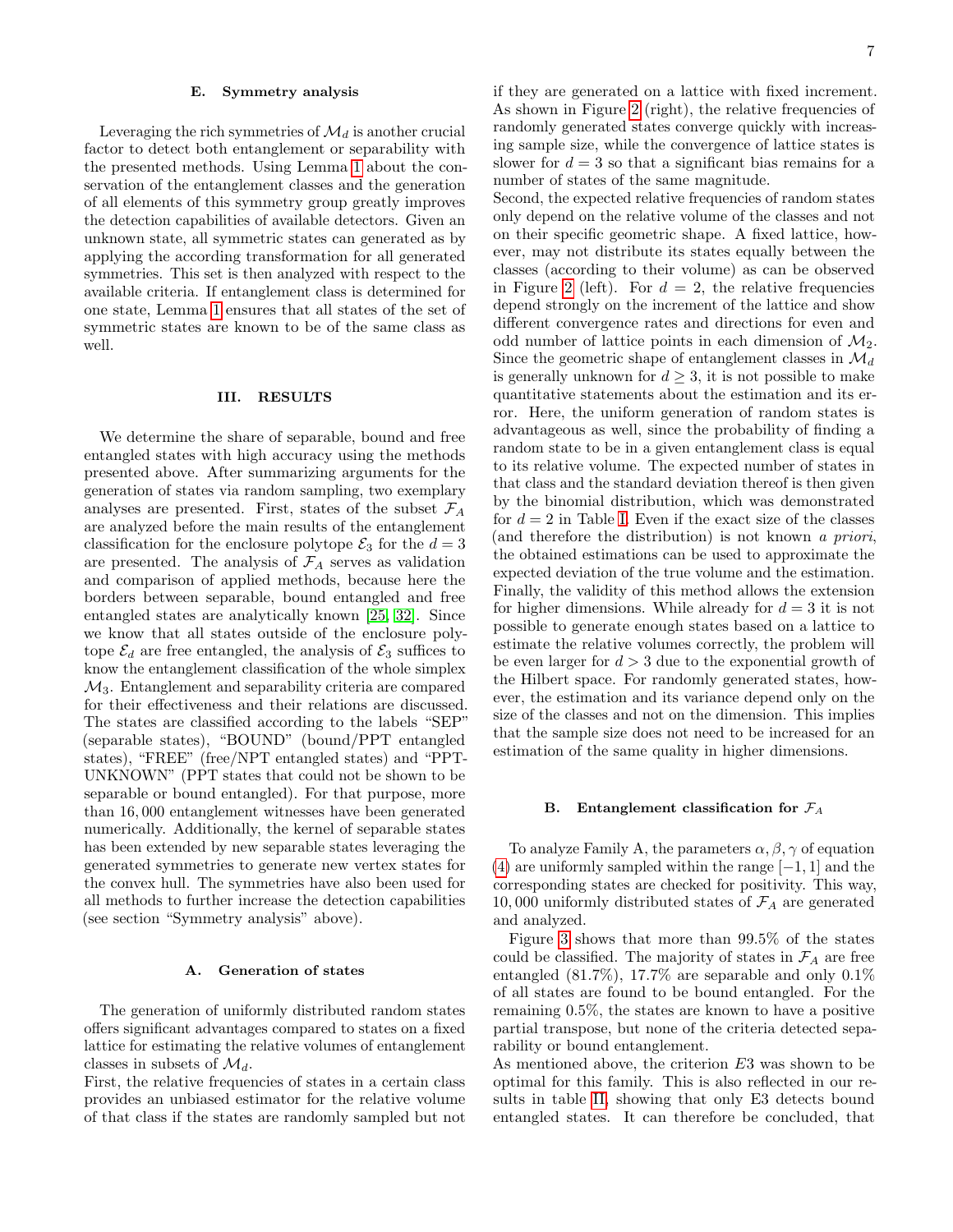<span id="page-7-0"></span>

| Entanglement Class    | $\#$ states |           | # relative to $\mathcal{F}_A \parallel$ Entanglement Class | $#$ states | $\parallel \text{\# relative to } \mathcal{E}_3 \parallel$ |
|-----------------------|-------------|-----------|------------------------------------------------------------|------------|------------------------------------------------------------|
| Total $\mathcal{F}_A$ | 10000       |           | $100\%$ Total $\mathcal{E}_3$                              | 10000      | $100\%$                                                    |
| <b>SEP</b>            | 1774        | 17.7% SEP |                                                            | 4858       | 48.6%                                                      |
| <b>BOUND</b>          |             |           | $0.1\%$ BOUND                                              | 835        | 8.4%                                                       |
| FREE                  | 8171        |           | $81.7\%$ FREE                                              | 3999       | 40.0%                                                      |
| PPT-UNKNOWN           | 48          |           | $0.5\%$ PPT-UNKNOWN                                        | 308        | $3.1\%$                                                    |



<span id="page-7-1"></span>

FIG. 3: Entanglement classes and their relative volumes in  $\mathcal{F}_A$ 

the PPT-UNKNOWN states should be separable as well. Concerning separable states, both criteria S1 and S2 detect a significant number of states in SEP. However S1 is clearly stronger than S2, because all states detected by S2 are also detected by S1.

## C. Entanglement classification for  $\mathcal{E}_3$

The main results of this contribution is the determination of the entanglement class for arbitrary mixtures of Bell diagonal states of which  $\mathcal{F}_A$  is a small subset. We restrict the analysis to the enclosure polytope  $\mathcal{E}_3$  since all other states of  $\mathcal{M}_3$  are known to be free entangled according to the PPT criterion.

For this analysis, 10, 000 uniformly distributed random states are generated and analyzed. The results are summarized in Figure [4,](#page-7-1) showing the number of states and the relative volume for each class. Almost half of the states (48.6%) are shown to be separable states via the separability criteria. 48.4% are entangled, of which 40.0% are found to be free entangled according to the PPT criterion as already expected with the analysis of Figure [2.](#page-4-0) 8.4% of the states are bound entangled and only 3.1% of the states are known to be PPT-states, but none of the criteria allowed the certain detection of entanglement or separability, so the entanglement class remains unknown. To confirm the classification, we applied the detection criteria for the other classes also to already classified states, which all failed.

FIG. 4: Entanglement classes and their relative volumes in  $\mathcal{E}_3$ 

These results extend the previous related investigation [\[29\]](#page-11-10) in several ways. First, the presented methods allow a more exact estimation of the relative volumes of the entanglement classes in  $\mathcal{M}_3$ . As argued above, the random generation of states provides an unbiased estimator for the relative volumes. In the cited analysis, the states were generated on a lattice with constant increment, but as shown in Figure [2](#page-4-0) the increment is not small enough to ignore the systematic bias due to the fixed lattice. In the cited analysis, higher values for the relative volumes of FREE and BOUND entangled states are given, while less states are classifies as SEP. Figure [2](#page-4-0) indicates that the lattice construction generates a higher density of states in areas in which FREE and BOUND entangled states dominate. Consequently, the generated states are not uniformly distributed, but, as can be easily seen, have a higher density for larger distances to the center of the kernel  $K_3$ . This introduces a shift in the relative frequencies of the entanglement classes of generated states, since on average, separable states are closer to the center than entangled states. Second, using the new method S1 and S2 allows the direct detection of separable states beyond the kernel polytope  $K_3$ . Together with the creation and consideration of all available symmetries it is possible to significantly reduce the number of PPT-UNKNOWN states.

The main challenge in the classification is of course the differentiation of separable and bound entangled states. For this reason we are strongly interested in the detection capabilities of different criteria for these classes, which are summarized in Table [III.](#page-8-1)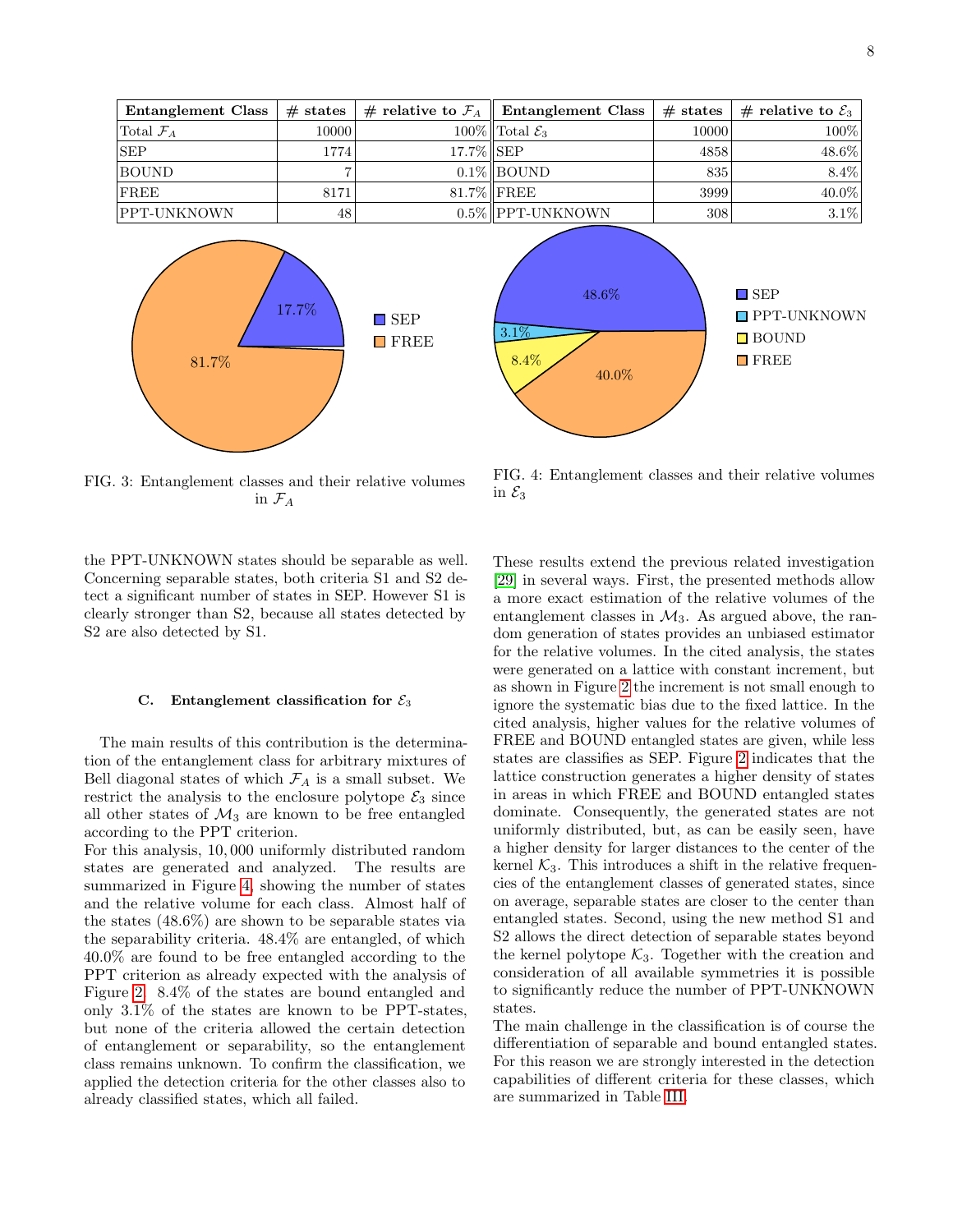<span id="page-8-0"></span>

| Entanglement Class Criterion $\#$ detected $\#$ relative to class |    |      |       |
|-------------------------------------------------------------------|----|------|-------|
| <b>SEP</b>                                                        | S1 | 1774 | 100%  |
| <b>SEP</b>                                                        | S2 | 457  | 25.8% |
| <b>BOUND</b>                                                      | E2 |      | $0\%$ |
| <b>BOUND</b>                                                      | E3 |      | 100%  |
| <b>BOUND</b>                                                      | E4 |      | $0\%$ |
| <b>BOUND</b>                                                      | E5 |      | 0%    |

<span id="page-8-1"></span>TABLE II: BOUND and SEP detectors in  $\mathcal{F}_A$  and their relative number in class

| Entanglement Class Criterion $\#$ detected $\#$ relative to class |                |      |          |
|-------------------------------------------------------------------|----------------|------|----------|
| <b>SEP</b>                                                        | S1             | 4858 | 100%     |
| <b>SEP</b>                                                        | S <sub>2</sub> | 76   | 1.7%     |
| <b>BOUND</b>                                                      | E2             | 625  | 74.9%    |
| <b>BOUND</b>                                                      | E3             | 160  | 19.1%    |
| <b>BOUND</b>                                                      | E4             | 113  | $13.5\%$ |
| <b>BOUND</b>                                                      | E <sub>5</sub> | 724  | 86.6%    |

TABLE III: BOUND and SEP detectors and their relative number in class

Although the analytical separability criterion S2 detects some states, the share  $(1.7\%)$  is very small and the criterion S1, leveraging the geometric representation of the system and its symmetries, is clearly stronger. It detects all states for which separability is implied by S2 and many additional ones. Concerning the detection of bound entangled states, two criteria are especially powerful: First the analytical criterion E2, which detects 74.9% of all determined bound entangled states and second E5, using the set numerically generated EWs to detect 86.6% of the bound states. The later especially leverages the symmetry analysis to detect additional states. E3 and E4, although less effective than the other criteria, still detect a significant portion (19.1% and 13.5%) of PPT entangled states. Note also that E3 is the criterion that detects all bound entangled states for the family  $\mathcal{F}_A$ .

The question arises, whether some of the applied criteria to detect bound entangled states are stronger than others for  $E_3$ . A criterion (A) is said to stronger than criterion  $(B)$ , if  $(A)$  detects all states detected by  $(B)$ , as well. Table [IV](#page-9-0) relates a pair of applied entanglement criteria by comparing the number of exclusively detected bound entangled states to the number of bound entangled states that were detected by both criteria. The results are visualized in Figure [5.](#page-9-1)

The set of bound entangled states detected by the two most effective criteria, E2 and E5, have a significant intersection, but each criterion also detects states that the other does not. 53 of 160 states (33%) that are detected by E3 are not found by E2, showing that E3 is not really weaker than E2, but seems to detect states of different areas of the geometrical polytope  $\mathcal{E}_3$ . In this sense, the

analytical criteria E2 and E3 complement each other to a certain degree, as they together detect 81% of all detected bound entanglement. A similar, but slightly weaker conclusion can be made for the relation of E3 and E5, where 25% of the states found by E3 are not found by E5. This is in contrast to the results of E4. Here, both E2 and E5 detect all of the states found to be entangled according to E4, too. However, only 17% of the states detected by E4 are also found by E3, showing again a structural difference in the detection capabilities of the criteria E3 and E2. Also note that more than two entanglement criteria are needed to detect all bound entangled states.

In summary, the analytical criterion E2 and the numerically generated E5 are the most effective detectors. Their detected states have a significant intersection, but none is stronger than the other. In principle, all bound entangled states can be detected by E5 with sufficiently many generated EWs. Thus, the states detected by E2 and not by E5 correspond to states in the space between the convex set of separable states and the enclosing hyper-planes of generated linear EWs. E3 detects less states than E2, but has a high share of exclusively detected states. E4 can be considered as weaker than E2 and has a very small overlap with E3, which further supports the hypothesis that E3 has a structural difference compared to the other criteria.

# IV. DISCUSSION AND SUMMARY

We investigated mixtures of maximally entangled, bipartite Bell states in three dimensions. The states are locally maximally mixed, so all information is in the correlation of the subsystems, while no information about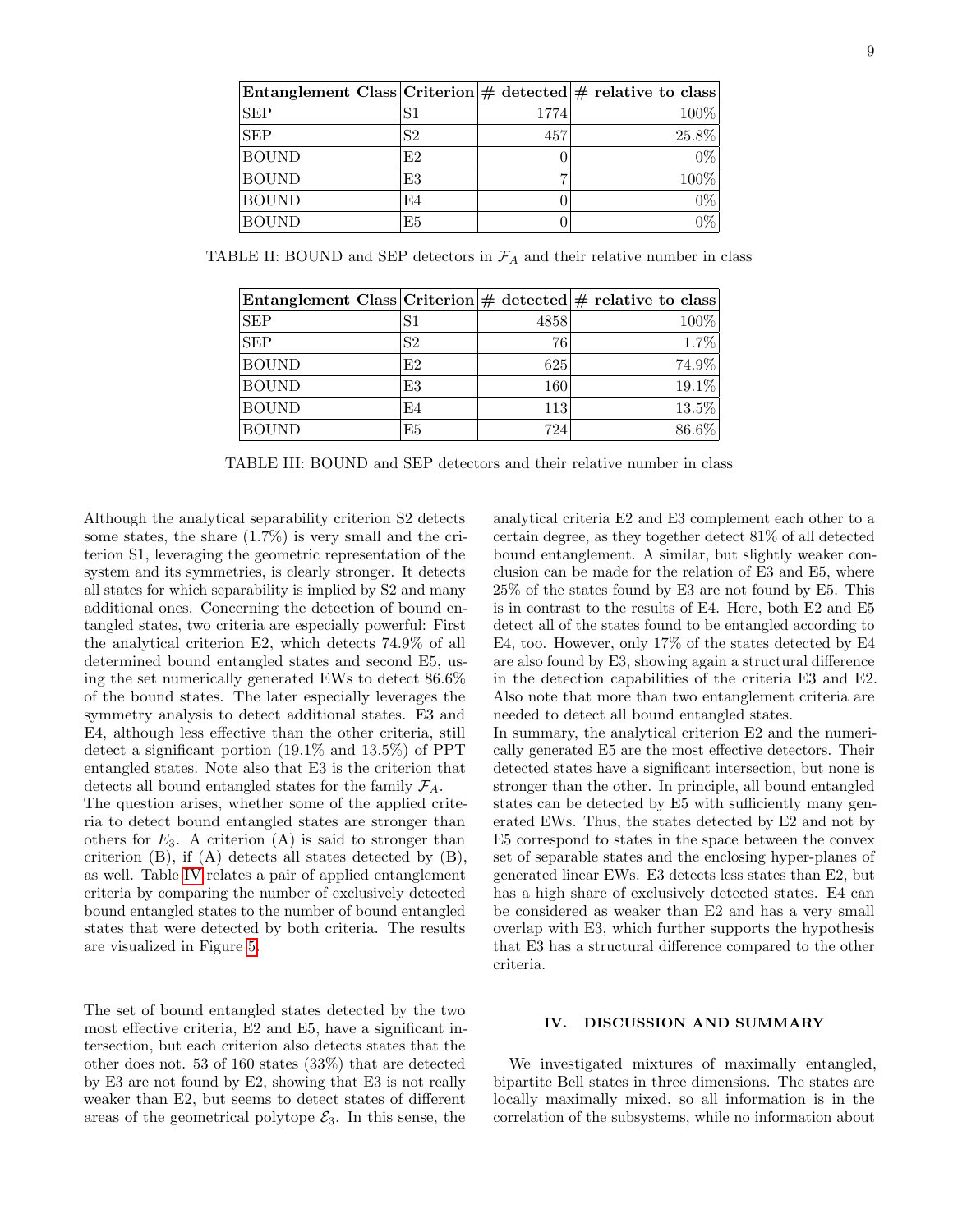<span id="page-9-0"></span>

|    |     |    |     | Criterion (A) $\#$ detected (A) Criterion (B) $\#$ detected (B) $\#$ detected (A) and (B) |
|----|-----|----|-----|-------------------------------------------------------------------------------------------|
| E2 | 625 | E3 | 160 | 107                                                                                       |
| E2 | 625 | E4 | 113 | 113                                                                                       |
| E2 | 625 | E5 | 724 | 545                                                                                       |
| E3 | 160 | E4 | 113 | 19                                                                                        |
| E3 | 160 | E5 | 724 | 120                                                                                       |
| E4 | 113 | E5 | 724 | 113                                                                                       |

TABLE IV: Pairwise comparison by criterion of detected bound states

<span id="page-9-1"></span>

FIG. 5: Pairwise comparison of number of exclusively (blue and green) and jointly (red) detected states

the individual systems is available. Depending on the mixing probabilities, the mixed state can be separable or entangled. Curiously, also bound entangled states, i.e. states that cannot be distilled by LOCC, occur, motivating a detailed analysis of this system to study this exotic form of entanglement.

The investigated system allows a geometric representation in which its states and their properties can be effectively geometrically analyzed. Leveraging these properties, the NP-hard problem of determining whether a state is separable, bound or free entangled can be almost completely solved for Bell diagonal qutrits with new efficient methods. Three main aspects contribute to this result: First, an efficient creation of states to estimate the relative volumes of entanglement classes. Second, the numerical creation of symmetries and their utilization

for entanglement classification. Third, the development of independent separability and entanglement detection criteria, which can be applied efficiently to the to be classified states. A new collection of computational methods has been implemented to realize these aspects. It has been shown that the random sampling of states can be used to estimate the relative volumes of entanglement classes without systematic bias and that is has significant advantages compared to using states on a fixed lattice.[\[29\]](#page-11-10) Further utilizing the generators of the considered symmetries explicitly, all elements of the related group could be generated and applied to improve applied criteria to analyze the entanglement structure. The rapid growth of the number of distinct symmetry transformations with the dimension suggests that our methods can also be applied to higher dimensions despite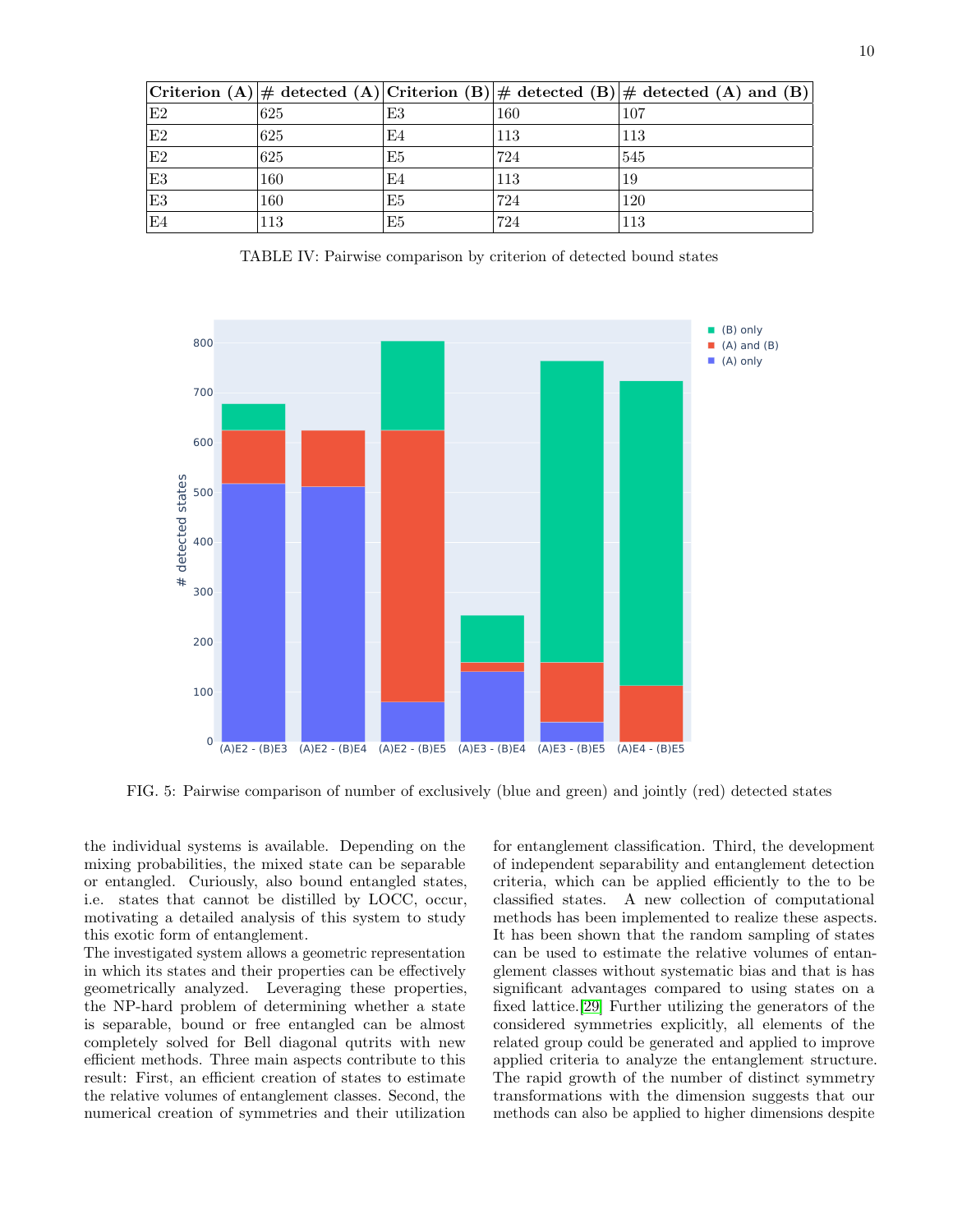the exponential growth of the Hilbert space.

Leveraging an efficient parameterization of separable states and the generation of symmetries allowed to use a sufficient criteria to directly detect separable states as well as bound entangled states using numerically generated entanglement witnesses. Several other well known entanglement criteria such as the PPT or realignment criterion have been implemented and applied to a representative sample of the system, allowing to compare their effectiveness.

Two relevant subsets of bipartite states in  $\mathcal{M}_d$  for  $d = 3$  were analyzed. First family  $\mathcal{F}_A$ , which contains mixtures of three Bell states and the maximally mixed state and whose symmetries allow to show that all bound entangled states can be detected by an analytical witness  $(E3)$ .[\[25,](#page-11-13) [32\]](#page-11-14) More than 99% of the states could be classified including the detection of bound entanglement, but only 0.1% are found to be of that class. The numerical implementation of E3 confirms its effectiveness, since all bound entangled states are detected by this criterion. Interestingly, none of the other criteria detect any bound entanglement for this family. The second analysis and main result of this work is the entanglement classification of the enclosure polytope  $\mathcal{E}_3$ , which is known to contain all PPT states. Again 10, 000 uniformly distributed states were generated as representative sample of the system of which 96.9% could be classified. Only for 3.1% it remains unknown whether the state is separable of bound entangled. Almost half  $(48.6\%)$  are found to be certainly separable,  $40.0\%$  are free entangled and can therefore be distilled by LOCC and at least 8.4% are bound entangled. The developed numerical methods S1 and E5 leveraging the special properties of the investigated system are the most effective criteria to distinguish separable and bound entangled states. However, also general analytical criteria

detect significant shares of the bound entangled states, especially the "realignment criterion" E2 is very effective as well. All methods used to detect bound entanglement were investigated in pairwise comparison. Although not being the most effective method in terms of total number of detected states, the nonlinear criteria E3 ("quasi-pure concurrence"), detects a significant amount of states that are not detected by other criteria, especially the linear witness E4 and the collection of linear witnesses E5. This indicates that the states detected by E3 and not by E4 and E5 relate to states close to the nonlinear surface of separable states. It is interesting that E3 is such a strong detector of bound entanglement in  $\mathcal{F}_A$ , while other criteria like E2, which is a strong detector in  $\mathcal{E}_3$ , fail for this specific subset.

The developed methods and constructed related objects (i.e. generated entanglement witnesses and extended kernel) can be repeatedly applied to new states of interest in an efficient way. In this sense, the NP-hard problem of entanglement classification is efficiently solved for this system with an accuracy of approximately 94.9%, because any Bell diagonal PPT state can be efficiently classified with high probability. Only for 5.1% of the analyzed PPT states we fail to classify it as separable of bound entangled. Moreover, we can deduce from our studies that least 13.9% of PPT Bell diagonal states are bound entangled while 81.0% are separable. The implemented framework can equivalently be applied to any dimension  $d$ . It will be interesting to see the results in higher dimensions  $d = 4$  and  $d = 5$  and what structural similarities and differences in the classification of entanglement can be identified.

Acknowledgments: B.C. Hiesmayr acknowledges gratefully the Austrian Science Fund (FWF-P26783).

- <span id="page-10-0"></span>[1] Nielsen, M. A. & Chuang, I. L. Quantum Computation and Quantum Information (Cambridge University Press, 2000).
- <span id="page-10-1"></span>[2] Cozzolino, D., Da Lio, B., Bacco, D. & Oxenløwe, L. K. High-dimensional quantum communication: Benefits, progress, and future challenges. Advanced Quantum Technologies 2, 1900038 (2019). URL [https://doi.org/10.](https://doi.org/10.1002/qute.201900038) [1002/qute.201900038](https://doi.org/10.1002/qute.201900038).
- <span id="page-10-2"></span>[3] Wang, Y., Hu, Z., Sanders, B. C. & Kais, S. Qudits and high-dimensional quantum computing. Frontiers in Physics 8, 479 (2020). URL [https://www.frontiersin.](https://www.frontiersin.org/article/10.3389/fphy.2020.589504) [org/article/10.3389/fphy.2020.589504](https://www.frontiersin.org/article/10.3389/fphy.2020.589504).
- <span id="page-10-3"></span>[4] Moskal, P. et al. Time resolution of the plastic scintillator strips with matrix photomultiplier readout for j-PET tomograph. Physics in Medicine and Biology 61, 2025–2047 (2016). URL [https://doi.org/10.1088/0031-9155/61/](https://doi.org/10.1088/0031-9155/61/5/2025) [5/2025](https://doi.org/10.1088/0031-9155/61/5/2025).
- [5] Moskal, P. & Stepien, E. Prospects and clinical perspectives of total-body pet imaging using plastic scintillators. PET Clinics 15 (2020). URL [https://doi.org/10.1016/](https://doi.org/10.1016/j.cpet.2020.06.009)

[j.cpet.2020.06.009](https://doi.org/10.1016/j.cpet.2020.06.009).

- [6] Hiesmayr, B. C. & Moskal, P. Genuine multipartite entanglement in the 3-photon decay of positronium. Scientific Reports 7, 15349 (2017). URL [https://doi.org/](https://doi.org/10.1038/s41598-017-15356-y) [10.1038/s41598-017-15356-y](https://doi.org/10.1038/s41598-017-15356-y).
- <span id="page-10-4"></span>[7] Hiesmayr, B. C. & Moskal, P. Witnessing entanglement in compton scattering processes via mutually unbiased bases. Scientific Reports 9, 8166 (2019). URL [https:](https://doi.org/10.1038/s41598-019-44570-z) [//doi.org/10.1038/s41598-019-44570-z](https://doi.org/10.1038/s41598-019-44570-z).
- <span id="page-10-5"></span>[8] Horodecki, M., Horodecki, P. & Horodecki, R. Mixedstate entanglement and distillation: Is there a "bound" entanglement in nature? Phys. Rev. Lett. 80, 5239– 5242 (1998). URL [https://link.aps.org/doi/10.1103/](https://link.aps.org/doi/10.1103/PhysRevLett.80.5239) [PhysRevLett.80.5239](https://link.aps.org/doi/10.1103/PhysRevLett.80.5239).<br>[9] Bej, P. & Halder, S.
- <span id="page-10-6"></span>Unextendible product bases, bound entangled states, and the range criterion. Physics Letters A 386, 126992 (2021). URL [https://www.sciencedirect.com/science/article/](https://www.sciencedirect.com/science/article/pii/S0375960120308598) [pii/S0375960120308598](https://www.sciencedirect.com/science/article/pii/S0375960120308598).
- [10] Lockhart, J., Gühne, O. & Severini, S. Entanglement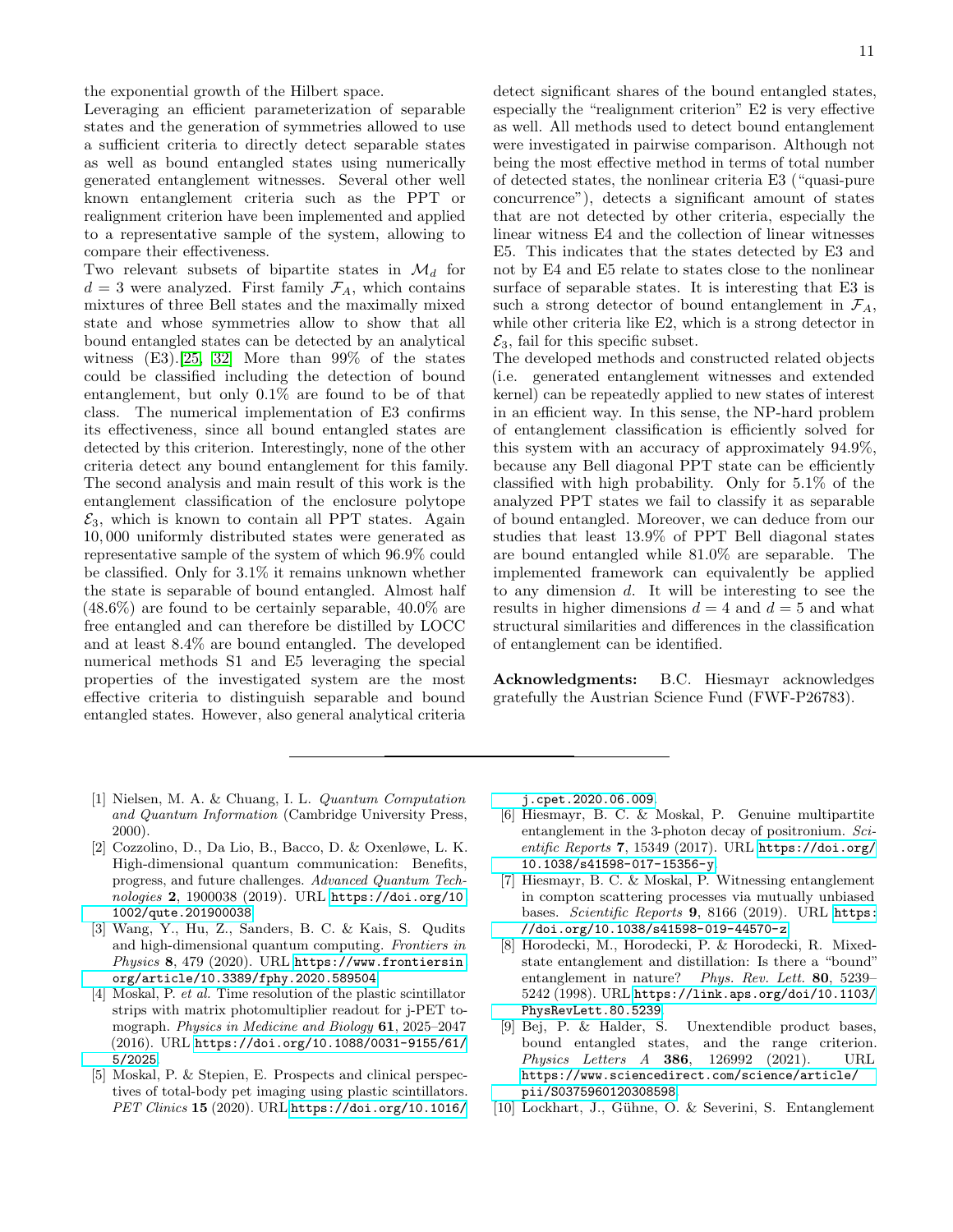properties of quantum grid states. Phys. Rev. A 97, 062340 (2018). URL [https://link.aps.org/doi/10.](https://link.aps.org/doi/10.1103/PhysRevA.97.062340) [1103/PhysRevA.97.062340](https://link.aps.org/doi/10.1103/PhysRevA.97.062340).

- [11] Bruß, D. & Peres, A. Construction of quantum states with bound entanglement. Phys. Rev. A 61, 030301 (2000). URL [https://link.aps.org/doi/10.](https://link.aps.org/doi/10.1103/PhysRevA.61.030301) [1103/PhysRevA.61.030301](https://link.aps.org/doi/10.1103/PhysRevA.61.030301).
- [12] Slater, P. B. Jagged islands of bound entanglement and witness-parameterized probabilities. arXiv: Quantum Physics (2019). URL [https://doi.org/10.48550/arXiv.](https://doi.org/10.48550/arXiv.1905.09228) [1905.09228](https://doi.org/10.48550/arXiv.1905.09228).
- <span id="page-11-7"></span>[13] Choi, M.-D. Some assorted inequalities for positive linear maps on c\*-algebras. Journal of Operator Theory 4 (1980).
- [14] Chruścinski, D. & Sarbicki, G. Entanglement witnesses: construction, analysis and classification. J. Phys. A: Math. Theor. 47, 483001 (2014). URL [https://doi.org/10.](https://doi.org/10.1088/1751-8113/47/48/483001) [1088/1751-8113/47/48/483001](https://doi.org/10.1088/1751-8113/47/48/483001).
- [15] Kalev, A. & Bae, J. Optimal approximate transpose map via quantum designs and its applications to entanglement detection. Phys. Rev. A 87, 062314 (2013). URL [https:](https://link.aps.org/doi/10.1103/PhysRevA.87.062314) [//link.aps.org/doi/10.1103/PhysRevA.87.062314](https://link.aps.org/doi/10.1103/PhysRevA.87.062314).
- [16] Bae, J. Designing quantum information processing via structural physical approximation. Reports on Progress in Physics 80, 104001 (2017). URL [https://doi.org/](https://doi.org/10.1088/1361-6633/aa7d45) [10.1088/1361-6633/aa7d45](https://doi.org/10.1088/1361-6633/aa7d45).
- [17] Korbicz, J. K., Almeida, M. L., Bae, J., Lewenstein, M. & Acín, A. Structural approximations to positive maps and entanglement-breaking channels. Phys. Rev. A 78, 062105 (2008). URL [https://link.aps.org/doi/10.](https://link.aps.org/doi/10.1103/PhysRevA.78.062105) [1103/PhysRevA.78.062105](https://link.aps.org/doi/10.1103/PhysRevA.78.062105).
- [18] Huber, M., Mintert, F., Gabriel, A. & Hiesmayr, B. C. Detection of high-dimensional genuine multipartite entanglement of mixed states. Phys. Rev. Lett. 104, 210501 (2010). URL [https://link.aps.org/doi/10.](https://link.aps.org/doi/10.1103/PhysRevLett.104.210501) [1103/PhysRevLett.104.210501](https://link.aps.org/doi/10.1103/PhysRevLett.104.210501).
- <span id="page-11-0"></span>[19] Augusiak, R., Bae, J., Tura Brugués, J. & Lewenstein, M. Checking the optimality of entanglement witnesses: An application to structural physical approximations. J. Phys. A: Math. Theor. 47 (2014). URL [https://iopscience.](https://iopscience.iop.org/article/10.1088/1751-8113/47/6/065301) [iop.org/article/10.1088/1751-8113/47/6/065301](https://iopscience.iop.org/article/10.1088/1751-8113/47/6/065301).
- <span id="page-11-1"></span>[20] Hiesmayr, B. C. & Löffler, W. Complementarity reveals bound entanglement of two twisted photons. New J. Phys 15, 083036 (2013). URL [https://doi.org/10.](https://doi.org/10.1088/1367-2630/15/8/083036) [1088/1367-2630/15/8/083036](https://doi.org/10.1088/1367-2630/15/8/083036).
- <span id="page-11-2"></span>[21] Peres, A. Separability criterion for density matrices. Phys. Rev. Lett. 77, 1413–1415 (1996). URL [https://link.aps.](https://link.aps.org/doi/10.1103/PhysRevLett.77.1413) [org/doi/10.1103/PhysRevLett.77.1413](https://link.aps.org/doi/10.1103/PhysRevLett.77.1413).
- <span id="page-11-3"></span>[22] Horodecki, M., Horodecki, P. & Horodecki, R. Separability of mixed states: necessary and sufficient conditions. Physics Letters A 223, 1– 8 (1996). URL [https://www.sciencedirect.com/](https://www.sciencedirect.com/science/article/pii/S0375960196007062) [science/article/pii/S0375960196007062](https://www.sciencedirect.com/science/article/pii/S0375960196007062).
- <span id="page-11-4"></span>[23] Gurvits, L. Classical deterministic complexity of edmonds' problem and quantum entanglement. In Proceedings of the Thirty-Fifth Annual ACM Symposium on Theory of Computing, STOC '03, 10–19 (Association for Computing Machinery, New York, NY, USA, 2003). URL [https:](https://doi.org/10.1145/780542.780545) [//doi.org/10.1145/780542.780545](https://doi.org/10.1145/780542.780545).
- <span id="page-11-5"></span>[24] Baumgartner, B., Hiesmayr, B. C. & Narnhofer, H. A special simplex in the state space for entangled qudits. J. Phys. A: Math. Theor. 40, 7919 (2007). URL [https:](https://doi.org/10.1088/1751-8113/40/28/S03) [//doi.org/10.1088/1751-8113/40/28/S03](https://doi.org/10.1088/1751-8113/40/28/S03).
- <span id="page-11-13"></span>[25] Baumgartner, B., Hiesmayr, B. C. & Narnhofer, H. State

space for two qutrits has a phase space structure in its core. Phys. Rev. A 74, 032327 (2006). URL [https:](https://link.aps.org/doi/10.1103/PhysRevA.74.032327) [//link.aps.org/doi/10.1103/PhysRevA.74.032327](https://link.aps.org/doi/10.1103/PhysRevA.74.032327).

- <span id="page-11-6"></span>[26] Baumgartner, B., Hiesmayr, B. C. & Narnhofer, H. The geometry of bipartite qutrits including bound entanglement. Physics Letters A 372, 2190– 2195 (2008). URL [https://www.sciencedirect.com/](https://www.sciencedirect.com/science/article/pii/S0375960107016507) [science/article/pii/S0375960107016507](https://www.sciencedirect.com/science/article/pii/S0375960107016507).
- <span id="page-11-8"></span> $[27]$  Życzkowski, K., Horodecki, P., Sanpera, A. & Lewenstein, M. Volume of the set of separable states. Phys. Rev. A 58, 883–892 (1998). URL [https://link.aps.org/doi/](https://link.aps.org/doi/10.1103/PhysRevA.58.883) [10.1103/PhysRevA.58.883](https://link.aps.org/doi/10.1103/PhysRevA.58.883).
- <span id="page-11-9"></span>[28] Zyczkowski, K. Volume of the set of separable states. ii. Phys. Rev. A 60, 3496–3507 (1999). URL [https:](https://link.aps.org/doi/10.1103/PhysRevA.60.3496) [//link.aps.org/doi/10.1103/PhysRevA.60.3496](https://link.aps.org/doi/10.1103/PhysRevA.60.3496).
- <span id="page-11-10"></span>[29] Hiesmayr, B. C. Free versus bound entanglement, a nphard problem tackled by machine learning. Scientific Reports 11, 19739 (2021). URL [https://doi.org/10.](https://doi.org/10.1038/s41598-021-98523-6) [1038/s41598-021-98523-6](https://doi.org/10.1038/s41598-021-98523-6).
- <span id="page-11-11"></span>[30] Bennett, C. H. et al. Teleporting an unknown quantum state via dual classical and einstein-podolsky-rosen channels. Phys. Rev. Lett. 70, 1895–1899 (1993). URL [https:](https://link.aps.org/doi/10.1103/PhysRevLett.70.1895) [//link.aps.org/doi/10.1103/PhysRevLett.70.1895](https://link.aps.org/doi/10.1103/PhysRevLett.70.1895).
- <span id="page-11-12"></span>[31] Hill, S. A. & Wootters, W. K. Entanglement of a pair of quantum bits. Phys. Rev. Lett. 78, 5022– 5025 (1997). URL [https://link.aps.org/doi/10.1103/](https://link.aps.org/doi/10.1103/PhysRevLett.78.5022) [PhysRevLett.78.5022](https://link.aps.org/doi/10.1103/PhysRevLett.78.5022).
- <span id="page-11-14"></span>[32] Bae, J. et al. Detection and typicality of bound entangled states. Phys. Rev. A 80, 022317 (2009). URL [https:](https://link.aps.org/doi/10.1103/PhysRevA.80.022317) [//link.aps.org/doi/10.1103/PhysRevA.80.022317](https://link.aps.org/doi/10.1103/PhysRevA.80.022317).
- <span id="page-11-15"></span>[33] Chen, K. & Wu, L.-A. A matrix realignment method for recognizing entanglement. Quantum Information and Computation 3 (2002). URL [https://doi.org/10.](https://doi.org/10.48550/arXiv.quant-ph/0205017) [48550/arXiv.quant-ph/0205017](https://doi.org/10.48550/arXiv.quant-ph/0205017).
- <span id="page-11-16"></span>[34] Wootters, W. K. Entanglement of formation of an arbitrary state of two qubits. Phys. Rev. Lett. 80, 2245– 2248 (1998). URL [https://link.aps.org/doi/10.1103/](https://link.aps.org/doi/10.1103/PhysRevLett.80.2245) [PhysRevLett.80.2245](https://link.aps.org/doi/10.1103/PhysRevLett.80.2245).
- <span id="page-11-17"></span>[35] Spengler, C., Huber, M., Brierley, S., Adaktylos, T. & Hiesmayr, B. C. Entanglement detection via mutually unbiased bases. Phys. Rev. A 86, 022311 (2012). URL [https:](https://link.aps.org/doi/10.1103/PhysRevA.86.022311) [//link.aps.org/doi/10.1103/PhysRevA.86.022311](https://link.aps.org/doi/10.1103/PhysRevA.86.022311).
- <span id="page-11-18"></span>[36] Wootters, W. K. & Fields, B. D. Optimal statedetermination by mutually unbiased measurements. Annals of Physics 191, 363–381 (1989). URL [https://www.sciencedirect.com/science/article/](https://www.sciencedirect.com/science/article/pii/0003491689903229) [pii/0003491689903229](https://www.sciencedirect.com/science/article/pii/0003491689903229).
- <span id="page-11-19"></span>[37] Bandyopadhyay, S., Boykin, P. O., Roychowdhury, V. P. & Vatan, F. A new proof for the existence of mutually unbiased bases. Algorithmica 34, 512–528 (2002). URL <https://doi.org/10.1007/s00453-002-0980-7>.<br>[38] Terhal, B. M. Bell inequalities and the
- <span id="page-11-20"></span>Bell inequalities and the separability criterion. Physics Letters A 271, 319– 326 (2000). URL [https://www.sciencedirect.com/](https://www.sciencedirect.com/science/article/pii/S0375960100004011) [science/article/pii/S0375960100004011](https://www.sciencedirect.com/science/article/pii/S0375960100004011).
- <span id="page-11-21"></span>[39] Bae, J., Chruściński, D. & Hiesmayr, B. C. Mirrored entanglement witnesses. Physics Letters A 6 (2020). URL <https://doi.org/10.1038/s41534-020-0242-z>.
- <span id="page-11-22"></span>[40] Spengler, C., Huber, M. & Hiesmayr, B. C. A composite parameterization of unitary groups, density matrices and subspaces. J. Phys. A: Math. Theor 43, 385306 (2010). URL [https://doi.org/10.1088/1751-8113/43/](https://doi.org/10.1088/1751-8113/43/38/385306) [38/385306](https://doi.org/10.1088/1751-8113/43/38/385306).
- <span id="page-11-23"></span>[41] Bogomolov, S., Forets, M., Frehse, G., Potomkin, K.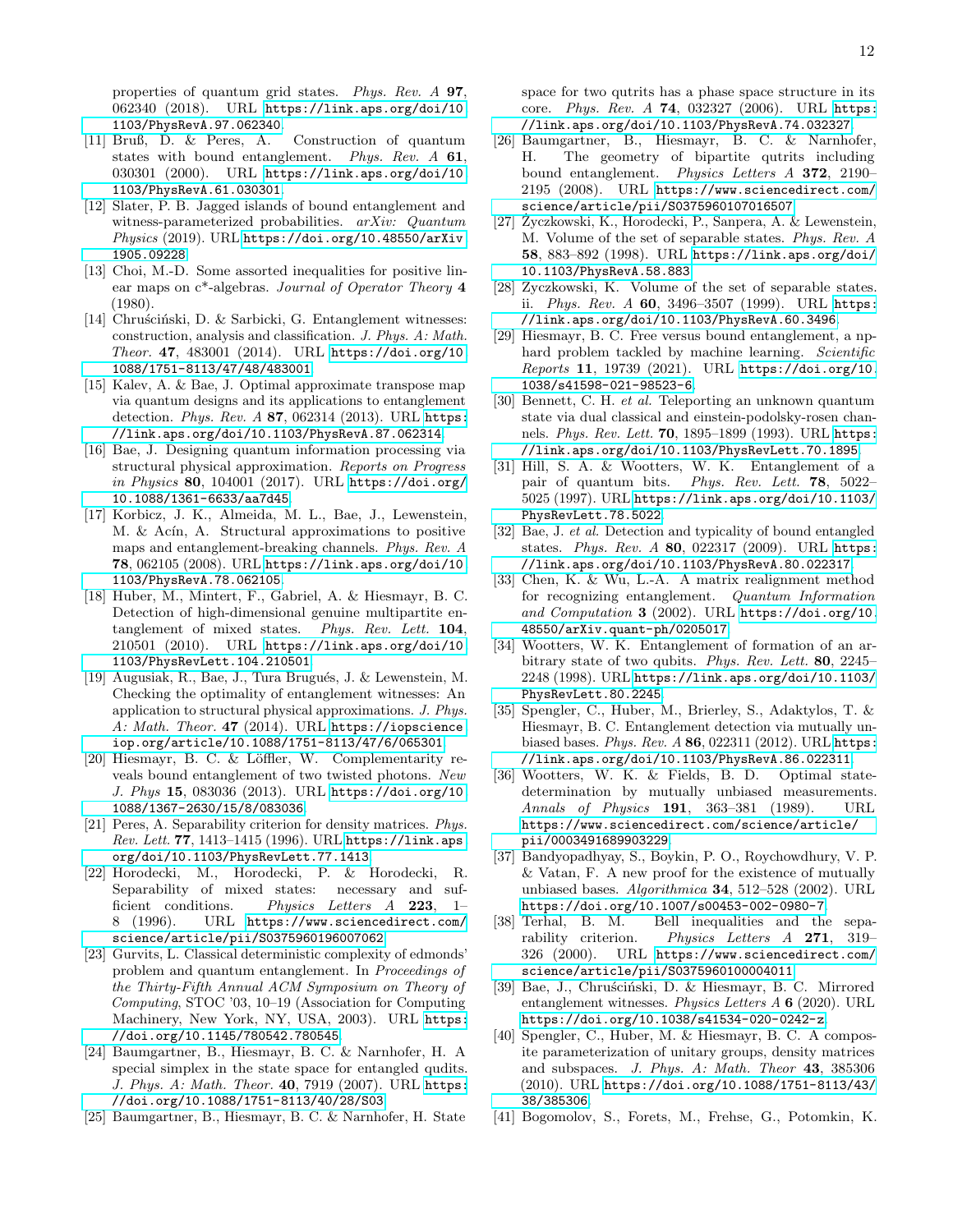& Schilling, C. Juliareach: A toolbox for set-based reachability. In Proceedings of the 22nd ACM International Conference on Hybrid Systems: Computation and Control, HSCC '19, 39–44 (Association for Computing Machinery, New York, NY, USA, 2019). URL <https://doi.org/10.1145/3302504.3311804>.

- <span id="page-12-1"></span>[42] Chruscinski, D. & Pittenger, A. O. Generalized circulant densities and a sufficient condition for separability. J. Phys. A: Math. Theor. 41, 385301 (2008). URL [https:](https://doi.org/10.1088/1751-8113/41/38/385301) [//doi.org/10.1088/1751-8113/41/38/385301](https://doi.org/10.1088/1751-8113/41/38/385301).
- <span id="page-12-7"></span>[43] Mogensen, P. K. & Riseth, A. N. Optim: A mathematical optimization package for Julia. Journal of Open Source Software 3, 615 (2018). URL [https://doi.org/](https://doi.org/10.21105/joss.00615) [10.21105/joss.00615](https://doi.org/10.21105/joss.00615).

# V. APPENDIX

#### A1: Entanglement class conserving symmetries

It was shown that the symmetries presented in Ref. [\[25\]](#page-11-13) for  $d = 3$  and in Ref. [\[24\]](#page-11-5) for general dimension conserve entanglement for states in  $\mathcal{M}_d$ , i.e. separable states are mapped to separable states and entangled states to entangled states. However, no statement is made about the possibility of free entangled states being mapped to bound entangled states and vice versa. That this does not happen and that therefore the symmetries conserve the entanglement class of separable, bound and free states can be seen by the following argument.

<span id="page-12-0"></span>Lemma 1. The entanglement conserving symmetries of Ref. [\[24\]](#page-11-5) conserve the entanglement class in  $\mathcal{M}_d$ .

*Proof.* Let  $\rho \in \mathcal{M}_d$  and S be the group of all entanglement conserving symmetries. Denote any element  $s \in S$ , s:  $\mathcal{M}_d \to \mathcal{M}_d$  and the existing inverse by  $s^{-1}$ . Denote the set of states with positive partial transposition as **PPT** and the complementary set as NPT containing free entangled states.The generators of S are represented either by local unitary transformations or the global complex conjugation. Both map  $PPT$  onto itself so

$$
s: PPT \cap \mathcal{M}_d \to PPT \cap \mathcal{M}_d. \tag{12}
$$

Now suppose  $s : NPT \cap \mathcal{M}_d \rightarrow PPT \cap \mathcal{M}_d$  then  $\mathbb{1} =$  $s^{-1}s: NPT \cap \mathcal{M}_d \to PPT \cap \mathcal{M}_d \to PPT \cap \mathcal{M}_d$  is a contradiction. Here the first relation is the assumption and the second follows from [\(12\)](#page-12-2). So we also have:

<span id="page-12-4"></span>
$$
s: NPT \cap \mathcal{M}_d \to NPT \cap \mathcal{M}_d \tag{13}
$$

Denote the set of bound entangled states by BOUND. A similar argument shows that bound states are again mapped to bound states: By definition of entanglement conserving symmetries we have

<span id="page-12-3"></span>
$$
S: SEP \cap \mathcal{M}_d \to SEP \cap \mathcal{M}_d. \tag{14}
$$

Now suppose  $s : BOUND \cap M_d \rightarrow SEP \cap M_d$  then  $1 = s^{-1}s : BOUND \cap \mathcal{M}_d \rightarrow SEP \cap \mathcal{M}_d \rightarrow SEP \cap \mathcal{M}_d$  is a contradiction. Again the first relations is the assumption and the second from [\(14\)](#page-12-3). Together with [\(12\)](#page-12-2) this shows that bound entangled states are mapped to entangled states which are also PPT:

<span id="page-12-5"></span>
$$
S: BOUND \cap \mathcal{M}_d \to BOUND \cap \mathcal{M}_d. \tag{15}
$$

[\(13\)](#page-12-4), [\(14\)](#page-12-3) and [\(15\)](#page-12-5) together show the invariance of the classes free entangled, separable and bound entangled under the entanglement conserving symmetries.  $\Box$ 

## A2: Parameterization of separable states to determine bounds for numeric EWs

An efficient parameterization of the set of separable states is required for entanglement detection with numeric EWs (E5). Using an EW W requires the determination of its upper and lower bound for the set of separable states  $\rho_s \in SEP: L \leq \text{tr}[\rho_s W] \leq U$ . To determine these bounds numerically, a parameterization of separable state is required. Due to the linearity of the trace and the fact that general separable states are defined as convex mixtures of pure states, it suffices to consider pure separable states  $\rho_s \in \mathcal{H}_1 \otimes \mathcal{H}_2$  to maximize/minimize tr $[\rho_s W]$ . Any such state can be generated by a local unitary transformation of the state  $|00\rangle\langle00| \equiv |0\rangle\langle0| \otimes |0\rangle\langle0|$ :

$$
\rho_s = \rho_1 \otimes \rho_2 = U_1 |0\rangle\langle 0| U_1^\dagger \otimes U_2 |0\rangle\langle 0| U_2^\dagger = U_1 \otimes U_2 |00\rangle\langle 00| U_1^\dagger \otimes U_2^\dagger \equiv U |00\rangle\langle 00| U^\dagger \tag{16}
$$

In Ref. [\[40\]](#page-11-22) an efficient parameterization of unitaries was proposed that requires only  $2(d-1)$  parameters to construct any pure state  $\rho_{1/2}$ . Consequently, defining a separable, bipartite state  $\rho_s$  requires  $4(d-1)$  parameters. Naturally, also mixtures of  $K$  pure states can be generated accordingly by using  $4K(d-1)$  parameters to generate K pure states to be mixed with probabilities  $p_1, \ldots, p_K$ . The

<span id="page-12-6"></span><span id="page-12-2"></span>optimization over all separable states to find  $\rho_{min/max}$ for a given EW W is carried out for the parameters of the composite parameterization of unitaries according to [\(16\)](#page-12-6). For  $d = 3$ , 8 independent parameters need to be optimized in a bounded region. This is done numerically, using the implementation of the "Optim" [\[43\]](#page-12-7) package of the "LBFGS" algorithm which uses the gradient and